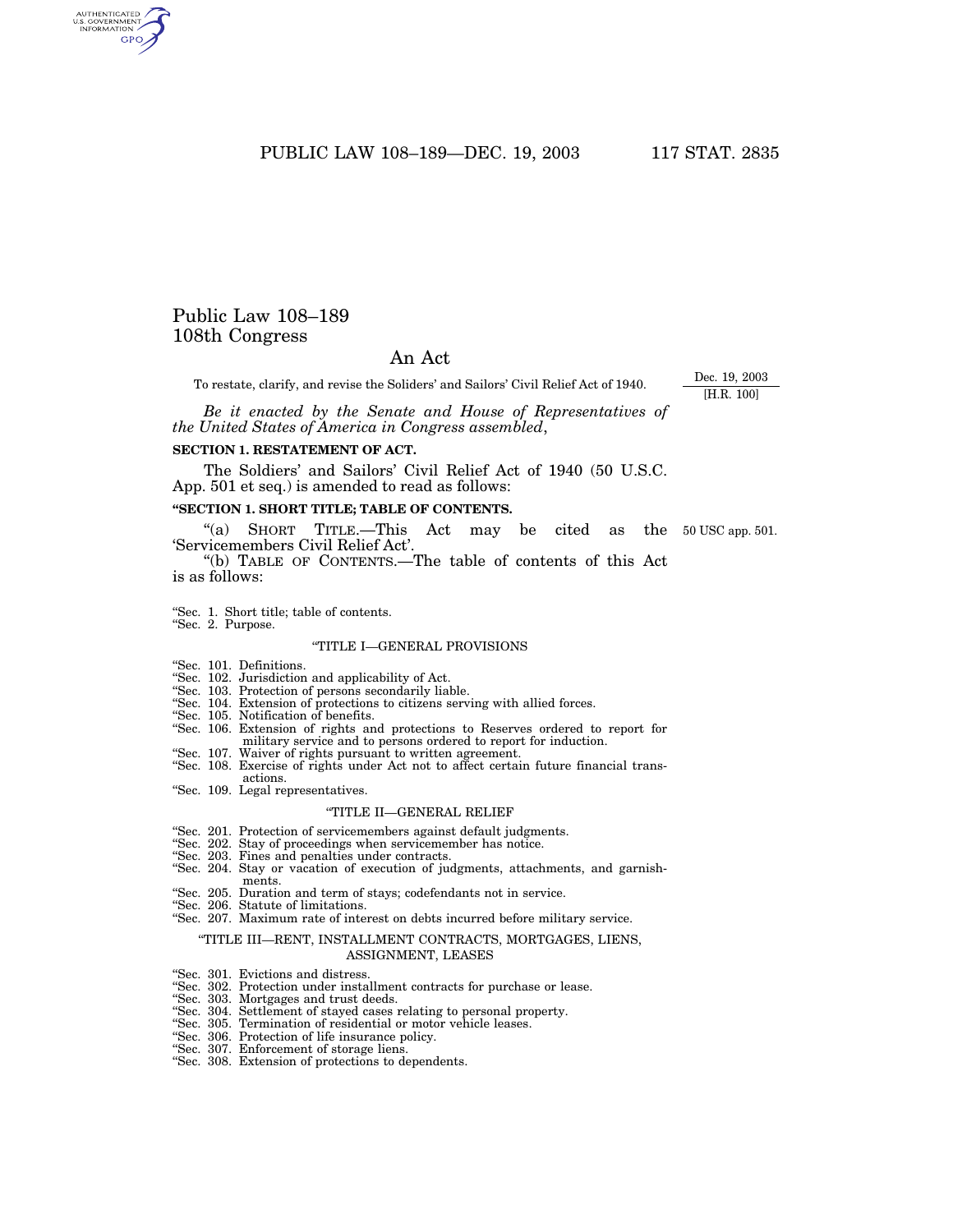## ''TITLE IV—LIFE INSURANCE

- 
- ''Sec. 401. Definitions. ''Sec. 402. Insurance rights and protections.
- ''Sec. 403. Application for insurance protection.
- ''Sec. 404. Policies entitled to protection and lapse of policies.
- ''Sec. 405. Policy restrictions.
- ''Sec. 406. Deduction of unpaid premiums. ''Sec. 407. Premiums and interest guaranteed by United States.
- ''Sec. 408. Regulations.
- ''Sec. 409. Review of findings of fact and conclusions of law.

### ''TITLE V—TAXES AND PUBLIC LANDS

- ''Sec. 501. Taxes respecting personal property, money, credits, and real property. ''Sec. 502. Rights in public lands.
- 
- ''Sec. 503. Desert-land entries.
- ''Sec. 504. Mining claims.
- "Sec. 505. Mineral permits and leases.
- 
- ''Sec. 506. Perfection or defense of rights. ''Sec. 507. Distribution of information concerning benefits of title.
- ''Sec. 508. Land rights of servicemembers.
- ''Sec. 509. Regulations.
- ''Sec. 510. Income taxes.
- ''Sec. 511. Residence for tax purposes.

### ''TITLE VI—ADMINISTRATIVE REMEDIES

- ''Sec. 601. Inappropriate use of Act.
	- ''Sec. 602. Certificates of service; persons reported missing. ''Sec. 603. Interlocutory orders.
	-

### ''TITLE VII—FURTHER RELIEF

- 
- ''Sec. 701. Anticipatory relief. ''Sec. 702. Power of attorney.
- ''Sec. 703. Professional liability protection.
- ''Sec. 704. Health insurance reinstatement.
- ''Sec. 705. Guarantee of residency for military personnel. ''Sec. 706. Business or trade obligations.
- 

50 USC app. 502.

# **''SEC. 2. PURPOSE.**

''The purposes of this Act are—

 $(1)$  to provide for, strengthen, and expedite the national defense through protection extended by this Act to servicemembers of the United States to enable such persons to devote their entire energy to the defense needs of the Nation; and

"(2) to provide for the temporary suspension of judicial and administrative proceedings and transactions that may adversely affect the civil rights of servicemembers during their military service.

# **''TITLE I—GENERAL PROVISIONS**

50 USC app. 511.

## **''SEC. 101. DEFINITIONS.**

''For the purposes of this Act:

"(1) SERVICEMEMBER.—The term 'servicemember' means a member of the uniformed services, as that term is defined in section 101(a)(5) of title 10, United States Code.

''(2) MILITARY SERVICE.—The term 'military service' means—

''(A) in the case of a servicemember who is a member of the Army, Navy, Air Force, Marine Corps, or Coast Guard—

"(i) active duty, as defined in section  $101(d)(1)$ of title 10, United States Code, and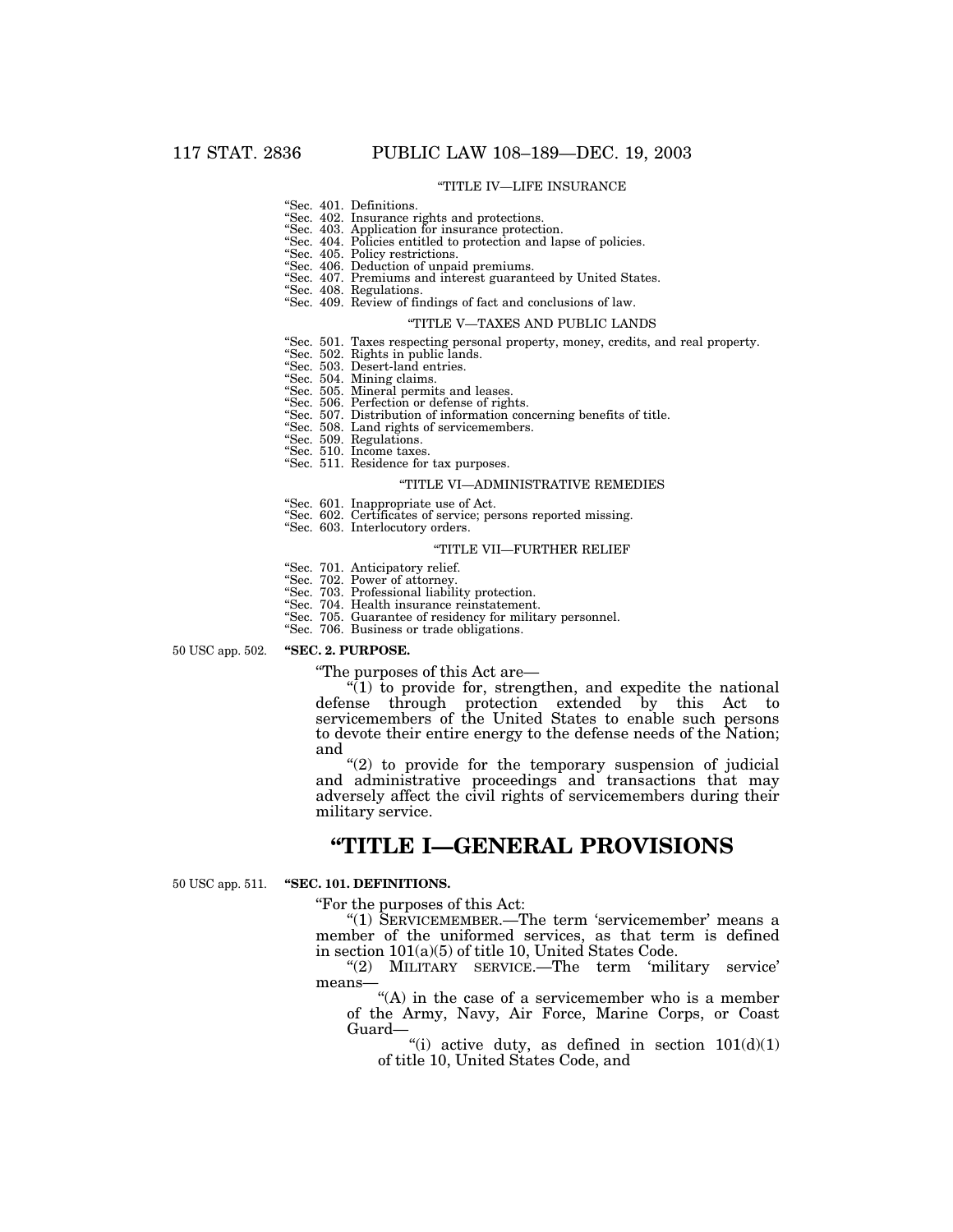"(ii) in the case of a member of the National Guard, includes service under a call to active service authorized by the President or the Secretary of Defense for a period of more than 30 consecutive days under section 502(f) of title 32, United States Code, for purposes of responding to a national emergency declared by the President and supported by Federal funds;

 $\mathrm{``(B)}$  in the case of a servicemember who is a commissioned officer of the Public Health Service or the National Oceanic and Atmospheric Administration, active service; and

''(C) any period during which a servicemember is absent from duty on account of sickness, wounds, leave, or other lawful cause.

"(3) PERIOD OF MILITARY SERVICE.—The term 'period of military service' means the period beginning on the date on which a servicemember enters military service and ending on the date on which the servicemember is released from military service or dies while in military service.

"(4) DEPENDENT.—The term 'dependent', with respect to a servicemember, means—

"(A) the servicemember's spouse;

''(B) the servicemember's child (as defined in section 101(4) of title 38, United States Code); or

''(C) an individual for whom the servicemember provided more than one-half of the individual's support for 180 days immediately preceding an application for relief under this Act.

''(5) COURT.—The term 'court' means a court or an administrative agency of the United States or of any State (including any political subdivision of a State), whether or not a court or administrative agency of record.

''(6) STATE.—The term 'State' includes—

 $f(A)$  a commonwealth, territory, or possession of the United States; and

''(B) the District of Columbia.

''(7) SECRETARY CONCERNED.—The term 'Secretary concerned'—

"(A) with respect to a member of the armed forces, has the meaning given that term in section  $101(a)(9)$  of title 10, United States Code;

''(B) with respect to a commissioned officer of the Public Health Service, means the Secretary of Health and Human Services; and

"(C) with respect to a commissioned officer of the National Oceanic and Atmospheric Administration, means the Secretary of Commerce.

"(8) MOTOR VEHICLE.—The term 'motor vehicle' has the meaning given that term in section 30102(a)(6) of title 49, United States Code.

# **''SEC. 102. JURISDICTION AND APPLICABILITY OF ACT.**

50 USC app. 512.

''(a) JURISDICTION.—This Act applies to—

''(1) the United States;

"(2) each of the States, including the political subdivisions thereof; and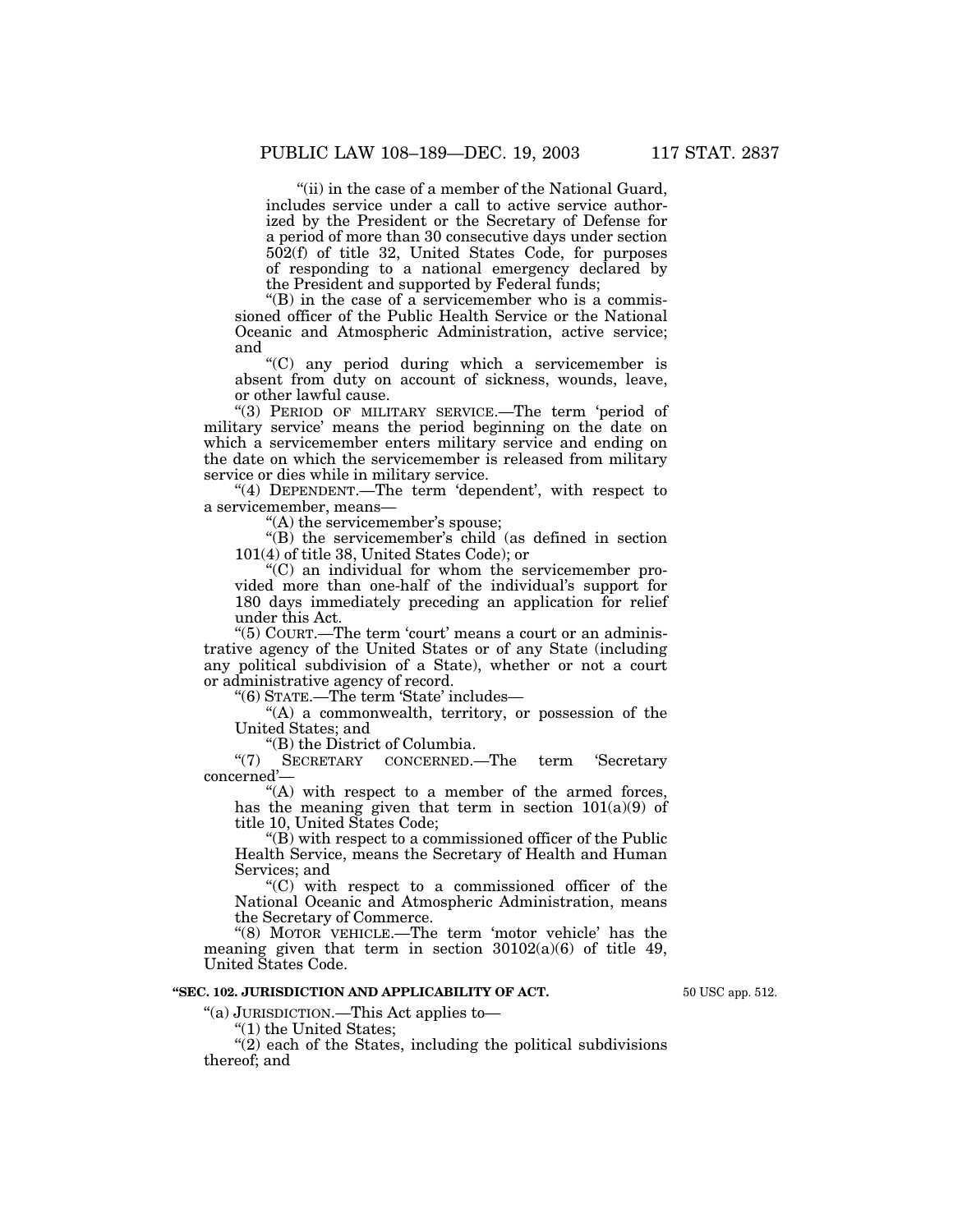''(3) all territory subject to the jurisdiction of the United States.

''(b) APPLICABILITY TO PROCEEDINGS.—This Act applies to any judicial or administrative proceeding commenced in any court or agency in any jurisdiction subject to this Act. This Act does not apply to criminal proceedings.

"(c) COURT IN WHICH APPLICATION MAY BE MADE.—When under this Act any application is required to be made to a court in which no proceeding has already been commenced with respect to the matter, such application may be made to any court which would otherwise have jurisdiction over the matter.

50 USC app. 513.

# **''SEC. 103. PROTECTION OF PERSONS SECONDARILY LIABLE.**

"(a) EXTENSION OF PROTECTION WHEN ACTIONS STAYED, POST-PONED, OR SUSPENDED.—Whenever pursuant to this Act a court stays, postpones, or suspends (1) the enforcement of an obligation or liability, (2) the prosecution of a suit or proceeding, (3) the entry or enforcement of an order, writ, judgment, or decree, or (4) the performance of any other act, the court may likewise grant such a stay, postponement, or suspension to a surety, guarantor, endorser, accommodation maker, comaker, or other person who is or may be primarily or secondarily subject to the obligation or liability the performance or enforcement of which is stayed, postponed, or suspended.

''(b) VACATION OR SET-ASIDE OF JUDGMENTS.—When a judgment or decree is vacated or set aside, in whole or in part, pursuant to this Act, the court may also set aside or vacate, as the case may be, the judgment or decree as to a surety, guarantor, endorser, accommodation maker, comaker, or other person who is or may be primarily or secondarily liable on the contract or liability for the enforcement of the judgment or decree.

''(c) BAIL BOND NOT TO BE ENFORCED DURING PERIOD OF MILITARY SERVICE.—A court may not enforce a bail bond during the period of military service of the principal on the bond when military service prevents the surety from obtaining the attendance of the principal. The court may discharge the surety and exonerate the bail, in accordance with principles of equity and justice, during or after the period of military service of the principal.

''(d) WAIVER OF RIGHTS.—

''(1) WAIVERS NOT PRECLUDED.—This Act does not prevent a waiver in writing by a surety, guarantor, endorser, accommodation maker, comaker, or other person (whether primarily or secondarily liable on an obligation or liability) of the protections provided under subsections (a) and (b). Any such waiver is effective only if it is executed as an instrument separate from the obligation or liability with respect to which it applies.

"(2) WAIVER INVALIDATED UPON ENTRANCE TO MILITARY SERVICE.—If a waiver under paragraph (1) is executed by an individual who after the execution of the waiver enters military service, or by a dependent of an individual who after the execution of the waiver enters military service, the waiver is not valid after the beginning of the period of such military service unless the waiver was executed by such individual or dependent during the period specified in section 106.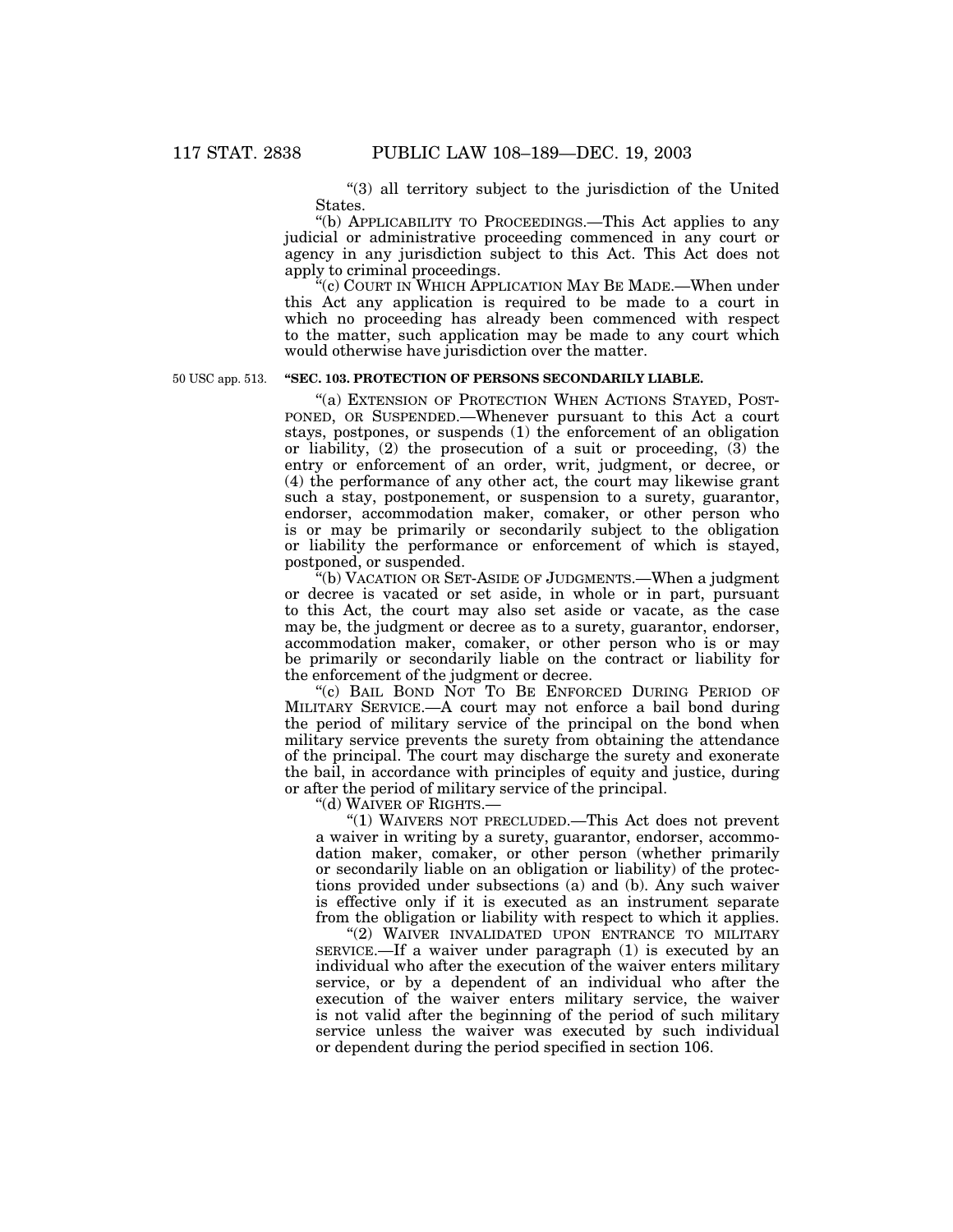#### **''SEC. 104. EXTENSION OF PROTECTIONS TO CITIZENS SERVING WITH** 50 USC app. 514. **ALLIED FORCES.**

"A citizen of the United States who is serving with the forces of a nation with which the United States is allied in the prosecution of a war or military action is entitled to the relief and protections provided under this Act if that service with the allied force is similar to military service as defined in this Act. The relief and protections provided to such citizen shall terminate on the date of discharge or release from such service.

### **''SEC. 105. NOTIFICATION OF BENEFITS.**

''The Secretary concerned shall ensure that notice of the benefits accorded by this Act is provided in writing to persons in military service and to persons entering military service.

### **''SEC. 106. EXTENSION OF RIGHTS AND PROTECTIONS TO RESERVES ORDERED TO REPORT FOR MILITARY SERVICE AND TO PERSONS ORDERED TO REPORT FOR INDUCTION.**

''(a) RESERVES ORDERED TO REPORT FOR MILITARY SERVICE.— A member of a reserve component who is ordered to report for military service is entitled to the rights and protections of this title and titles II and III during the period beginning on the date of the member's receipt of the order and ending on the date on which the member reports for military service (or, if the order is revoked before the member so reports, or the date on which the order is revoked).

''(b) PERSONS ORDERED TO REPORT FOR INDUCTION.—A person who has been ordered to report for induction under the Military Selective Service Act (50 U.S.C. App. 451 et seq.) is entitled to the rights and protections provided a servicemember under this title and titles II and III during the period beginning on the date of receipt of the order for induction and ending on the date on which the person reports for induction (or, if the order to report for induction is revoked before the date on which the person reports for induction, on the date on which the order is revoked).

#### **"SEC. 107. WAIVER OF RIGHTS PURSUANT TO WRITTEN AGREEMENT.** 50 USC app. 517.

''(a) IN GENERAL.—A servicemember may waive any of the rights and protections provided by this Act. In the case of a waiver that permits an action described in subsection (b), the waiver is effective only if made pursuant to a written agreement of the parties that is executed during or after the servicemember's period of military service. The written agreement shall specify the legal instrument to which the waiver applies and, if the servicemember is not a party to that instrument, the servicemember concerned.

''(b) ACTIONS REQUIRING WAIVERS IN WRITING.—The requirement in subsection (a) for a written waiver applies to the following:

''(1) The modification, termination, or cancellation of—

''(A) a contract, lease, or bailment; or

''(B) an obligation secured by a mortgage, trust, deed, lien, or other security in the nature of a mortgage.

"(2) The repossession, retention, foreclosure, sale, forfeiture, or taking possession of property that—

 $\widehat{A}$ ) is security for any obligation; or

''(B) was purchased or received under a contract, lease, or bailment.

''(c) COVERAGE OF PERIODS AFTER ORDERS RECEIVED.—For the purposes of this section—

50 USC app. 516.

50 USC app. 515.

Termination date.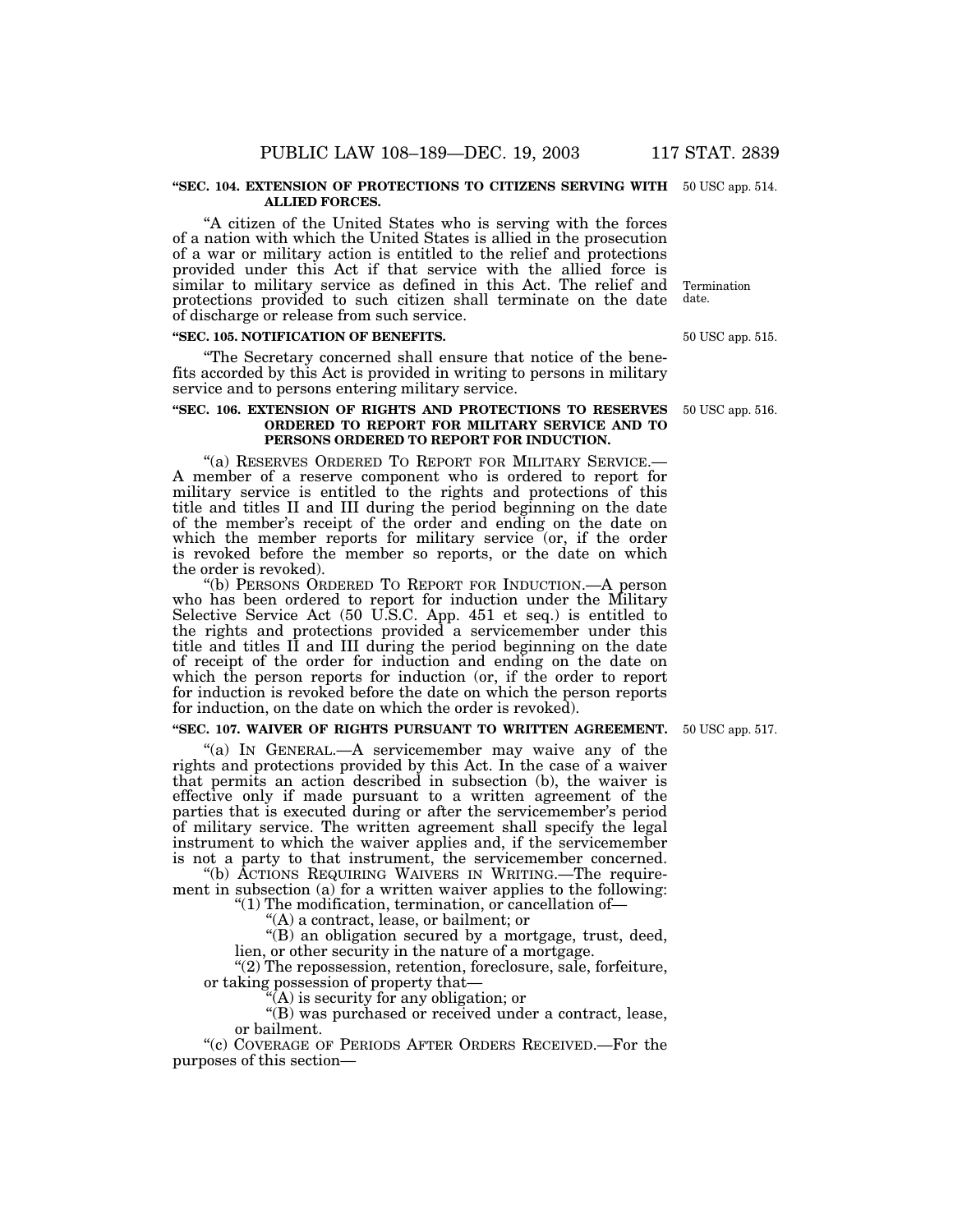" $(1)$  a person to whom section 106 applies shall be considered to be a servicemember; and

" $(2)$  the period with respect to such a person specified in subsection (a) or (b), as the case may be, of section 106 shall be considered to be a period of military service.

50 USC app. 518.

### **''SEC. 108. EXERCISE OF RIGHTS UNDER ACT NOT TO AFFECT CERTAIN FUTURE FINANCIAL TRANSACTIONS.**

''Application by a servicemember for, or receipt by a servicemember of, a stay, postponement, or suspension pursuant to this Act in the payment of a tax, fine, penalty, insurance premium, or other civil obligation or liability of that servicemember shall not itself (without regard to other considerations) provide the basis for any of the following:

"(1) A determination by a lender or other person that the servicemember is unable to pay the civil obligation or liability in accordance with its terms.

" $(2)$  With respect to a credit transaction between a creditor and the servicemember—

"(A) a denial or revocation of credit by the creditor; ''(B) a change by the creditor in the terms of an existing credit arrangement; or

 $C$ ) a refusal by the creditor to grant credit to the servicemember in substantially the amount or on substantially the terms requested.

 $(3)$  An adverse report relating to the creditworthiness of the servicemember by or to a person engaged in the practice of assembling or evaluating consumer credit information.

 $(4)$  A refusal by an insurer to insure the servicemember.

 $'(5)$  An annotation in a servicemember's record by a creditor or a person engaged in the practice of assembling or evaluating consumer credit information, identifying the servicemember as a member of the National Guard or a reserve component.

''(6) A change in the terms offered or conditions required for the issuance of insurance.

50 USC app. 519.

#### **''SEC. 109. LEGAL REPRESENTATIVES.**

"(a) REPRESENTATIVE.—A legal representative of a servicemember for purposes of this Act is either of the following: " $(1)$  An attorney acting on the behalf of a servicemember.

''(2) An individual possessing a power of attorney.

''(b) APPLICATION.—Whenever the term 'servicemember' is used in this Act, such term shall be treated as including a reference to a legal representative of the servicemember.

# **''TITLE II—GENERAL RELIEF**

50 USC app. 521.

### **''SEC. 201. PROTECTION OF SERVICEMEMBERS AGAINST DEFAULT JUDGMENTS.**

''(a) APPLICABILITY OF SECTION.—This section applies to any civil action or proceeding in which the defendant does not make an appearance.

''(b) AFFIDAVIT REQUIREMENT.—

"(1) PLAINTIFF TO FILE AFFIDAVIT.—In any action or proceeding covered by this section, the court, before entering judgment for the plaintiff, shall require the plaintiff to file with the court an affidavit—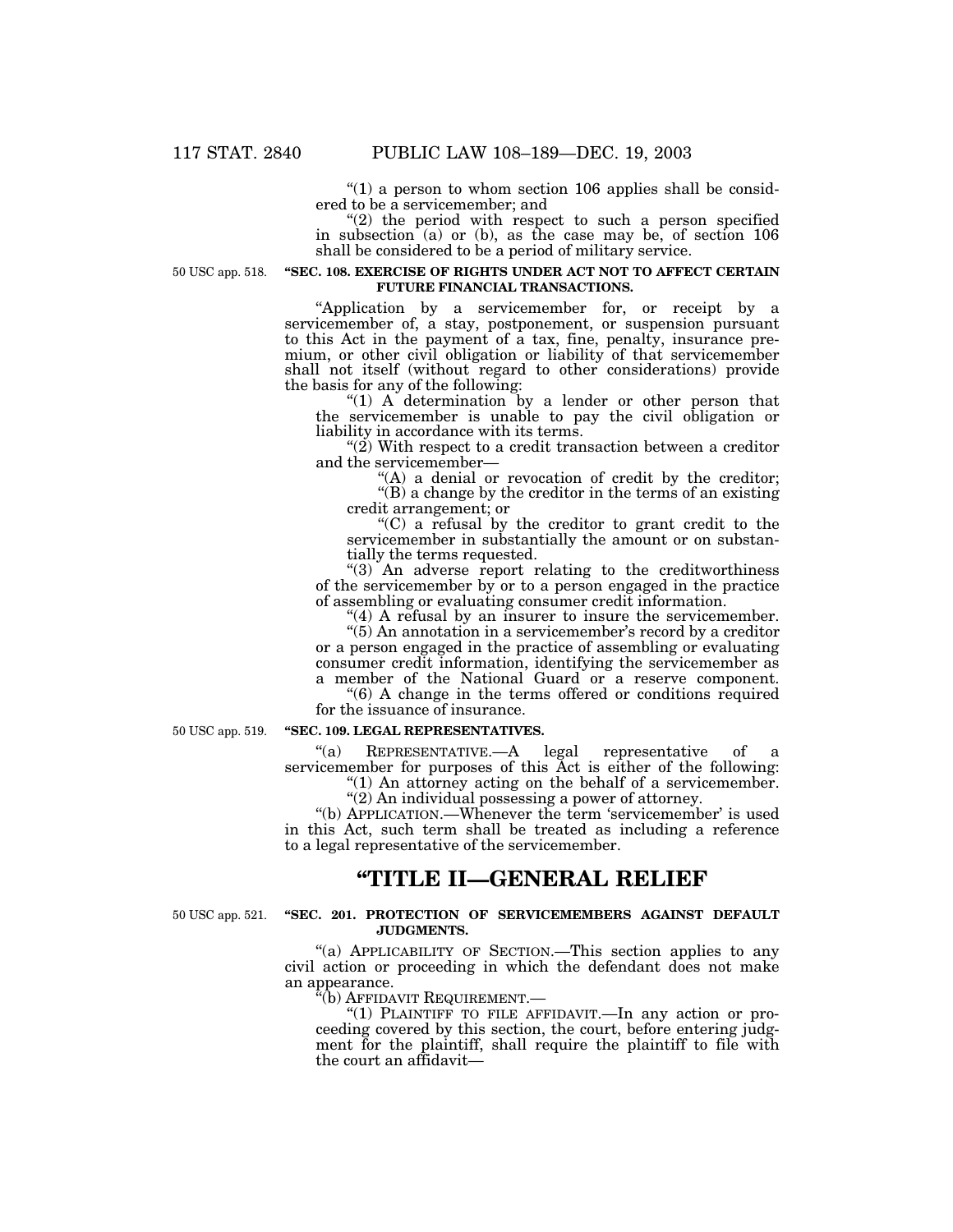''(A) stating whether or not the defendant is in military service and showing necessary facts to support the affidavit; or

 $E(E)$  if the plaintiff is unable to determine whether or not the defendant is in military service, stating that the plaintiff is unable to determine whether or not the defendant is in military service.

"(2) APPOINTMENT OF ATTORNEY TO REPRESENT DEFENDANT IN MILITARY SERVICE.—If in an action covered by this section it appears that the defendant is in military service, the court may not enter a judgment until after the court appoints an attorney to represent the defendant. If an attorney appointed under this section to represent a servicemember cannot locate the servicemember, actions by the attorney in the case shall not waive any defense of the servicemember or otherwise bind the servicemember.

''(3) DEFENDANT'S MILITARY STATUS NOT ASCERTAINED BY AFFIDAVIT.—If based upon the affidavits filed in such an action, the court is unable to determine whether the defendant is in military service, the court, before entering judgment, may require the plaintiff to file a bond in an amount approved by the court. If the defendant is later found to be in military service, the bond shall be available to indemnify the defendant against any loss or damage the defendant may suffer by reason of any judgment for the plaintiff against the defendant, should the judgment be set aside in whole or in part. The bond shall remain in effect until expiration of the time for appeal and setting aside of a judgment under applicable Federal or State law or regulation or under any applicable ordinance of a political subdivision of a State. The court may issue such orders or enter such judgments as the court determines necessary to protect the rights of the defendant under this Act.

"(4) SATISFACTION OF REQUIREMENT FOR AFFIDAVIT.-The requirement for an affidavit under paragraph (1) may be satisfied by a statement, declaration, verification, or certificate, in writing, subscribed and certified or declared to be true under penalty of perjury.

<sup>'(c)</sup> PENALTY FOR MAKING OR USING FALSE AFFIDAVIT.—A person who makes or uses an affidavit permitted under subsection (b) (or a statement, declaration, verification, or certificate as authorized under subsection (b)(4)) knowing it to be false, shall be fined as provided in title 18, United States Code, or imprisoned for not more than one year, or both.

''(d) STAY OF PROCEEDINGS.—In an action covered by this section in which the defendant is in military service, the court shall grant a stay of proceedings for a minimum period of 90 days under this subsection upon application of counsel, or on the court's own motion, if the court determines that—

" $(1)$  there may be a defense to the action and a defense cannot be presented without the presence of the defendant; or

"(2) after due diligence, counsel has been unable to contact the defendant or otherwise determine if a meritorious defense exists.

''(e) INAPPLICABILITY OF SECTION 202 PROCEDURES.—A stay of proceedings under subsection (d) shall not be controlled by procedures or requirements under section 202.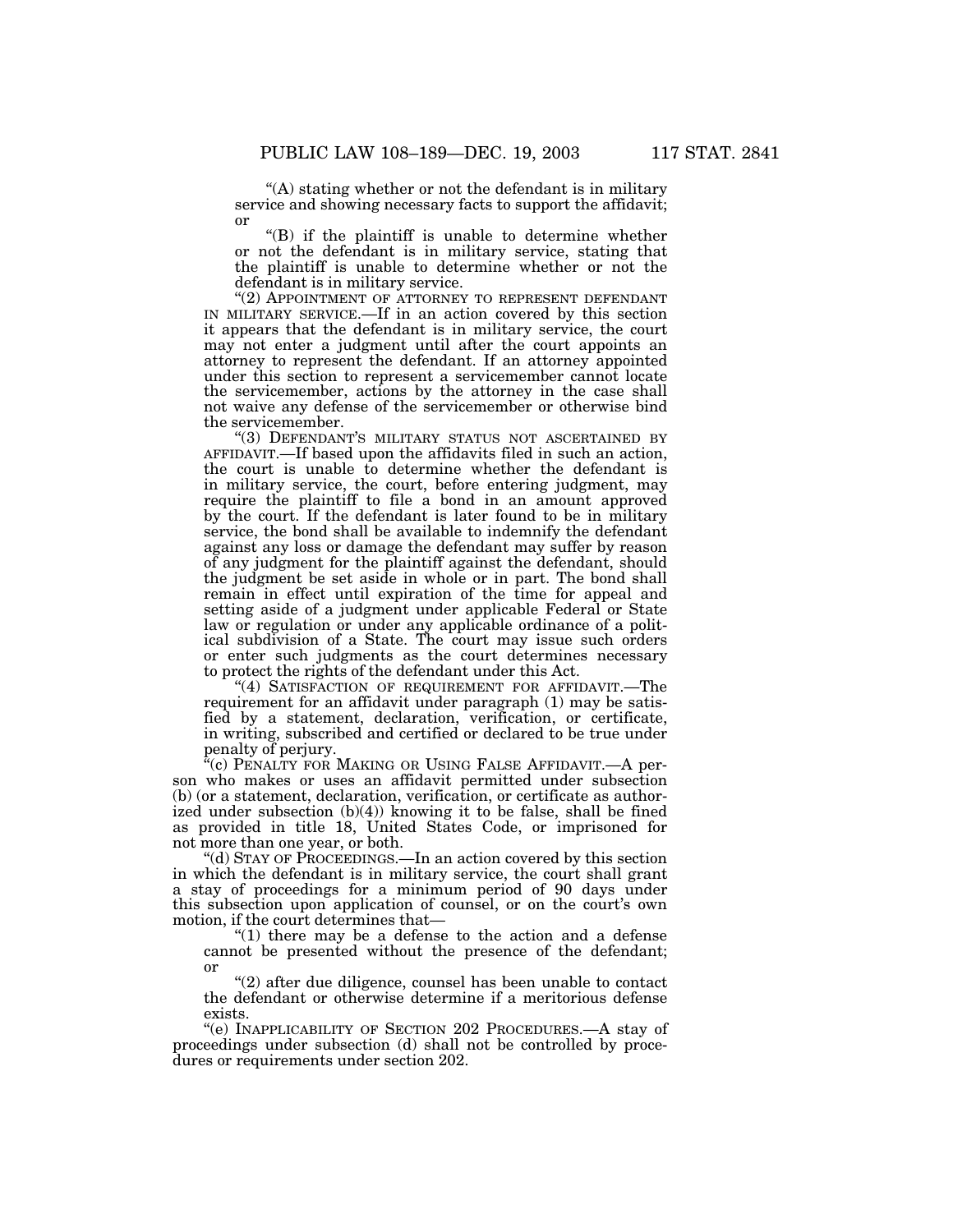''(f) SECTION 202 PROTECTION.—If a servicemember who is a defendant in an action covered by this section receives actual notice of the action, the servicemember may request a stay of proceeding under section 202.<br>
"(g) VACATION OR SETTING ASIDE OF DEFAULT JUDGMENTS.—

"(1) AUTHORITY FOR COURT TO VACATE OR SET ASIDE JUDG-<br>MENT.—If a default judgment is entered in an action covered by this section against a servicemember during the servicemember's period of military service (or within 60 days after termination of or release from such military service), the court entering the judgment shall, upon application by or on behalf of the servicemember, reopen the judgment for the purpose of allowing the servicemember to defend the action if it appears that—

''(A) the servicemember was materially affected by reason of that military service in making a defense to the action; and

''(B) the servicemember has a meritorious or legal defense to the action or some part of it.

''(2) TIME FOR FILING APPLICATION.—An application under this subsection must be filed not later than 90 days after the date of the termination of or release from military service.

''(h) PROTECTION OF BONA FIDE PURCHASER.—If a court vacates, sets aside, or reverses a default judgment against a servicemember and the vacating, setting aside, or reversing is because of a provision of this Act, that action shall not impair a right or title acquired by a bona fide purchaser for value under the default judgment.

50 USC app. 522.

### **''SEC. 202. STAY OF PROCEEDINGS WHEN SERVICEMEMBER HAS NOTICE.**

"(a) APPLICABILITY OF SECTION.—This section applies to any civil action or proceeding in which the defendant at the time of filing an application under this section—

" $(1)$  is in military service or is within 90 days after termination of or release from military service; and

"(2) has received notice of the action or proceeding.

''(b) STAY OF PROCEEDINGS.—

''(1) AUTHORITY FOR STAY.—At any stage before final judgment in a civil action or proceeding in which a servicemember described in subsection (a) is a party, the court may on its own motion and shall, upon application by the servicemember, stay the action for a period of not less than 90 days, if the conditions in paragraph (2) are met.

''(2) CONDITIONS FOR STAY.—An application for a stay under paragraph (1) shall include the following:

''(A) A letter or other communication setting forth facts stating the manner in which current military duty requirements materially affect the servicemember's ability to appear and stating a date when the servicemember will be available to appear.

''(B) A letter or other communication from the servicemember's commanding officer stating that the servicemember's current military duty prevents appearance and that military leave is not authorized for the servicemember at the time of the letter.

''(c) APPLICATION NOT A WAIVER OF DEFENSES.—An application for a stay under this section does not constitute an appearance

Deadline.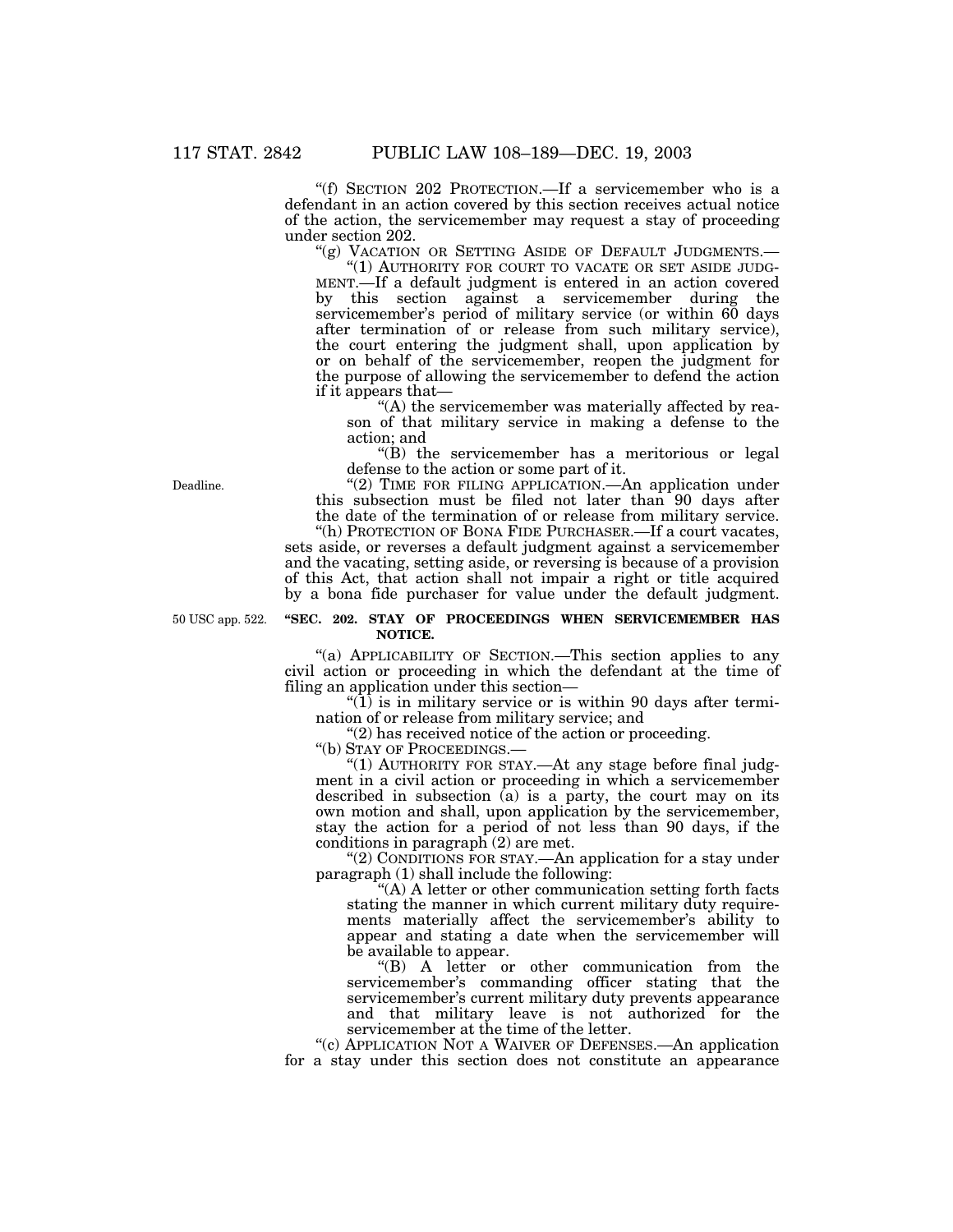for jurisdictional purposes and does not constitute a waiver of any substantive or procedural defense (including a defense relating to lack of personal jurisdiction).

''(d) ADDITIONAL STAY.—

''(1) APPLICATION.—A servicemember who is granted a stay of a civil action or proceeding under subsection (b) may apply for an additional stay based on continuing material affect of military duty on the servicemember's ability to appear. Such an application may be made by the servicemember at the time of the initial application under subsection (b) or when it appears that the servicemember is unavailable to prosecute or defend the action. The same information required under subsection (b)(2) shall be included in an application under this subsection.

"(2) APPOINTMENT OF COUNSEL WHEN ADDITIONAL STAY REFUSED.—If the court refuses to grant an additional stay of proceedings under paragraph (1), the court shall appoint counsel to represent the servicemember in the action or proceeding.

''(e) COORDINATION WITH SECTION 201.—A servicemember who applies for a stay under this section and is unsuccessful may not seek the protections afforded by section 201.

''(f) INAPPLICABILITY TO SECTION 301.—The protections of this section do not apply to section 301.

# **''SEC. 203. FINES AND PENALTIES UNDER CONTRACTS.**

50 USC app. 523.

''(a) PROHIBITION OF PENALTIES.—When an action for compliance with the terms of a contract is stayed pursuant to this Act, a penalty shall not accrue for failure to comply with the terms of the contract during the period of the stay.

''(b) REDUCTION OR WAIVER OF FINES OR PENALTIES.—If a servicemember fails to perform an obligation arising under a contract and a penalty is incurred arising from that nonperformance, a court may reduce or waive the fine or penalty if—

 $(1)$  the servicemember was in military service at the time the fine or penalty was incurred; and

" $(2)$  the ability of the servicemember to perform the obligation was materially affected by such military service.

### **''SEC. 204. STAY OR VACATION OF EXECUTION OF JUDGMENTS,** 50 USC app. 524. **ATTACHMENTS, AND GARNISHMENTS.**

''(a) COURT ACTION UPON MATERIAL AFFECT DETERMINATION.— If a servicemember, in the opinion of the court, is materially affected by reason of military service in complying with a court judgment or order, the court may on its own motion and shall on application by the servicemember—

''(1) stay the execution of any judgment or order entered against the servicemember; and

" $(2)$  vacate or stay an attachment or garnishment of property, money, or debts in the possession of the servicemember or a third party, whether before or after judgment.

''(b) APPLICABILITY.—This section applies to an action or proceeding commenced in a court against a servicemember before or during the period of the servicemember's military service or within 90 days after such service terminates.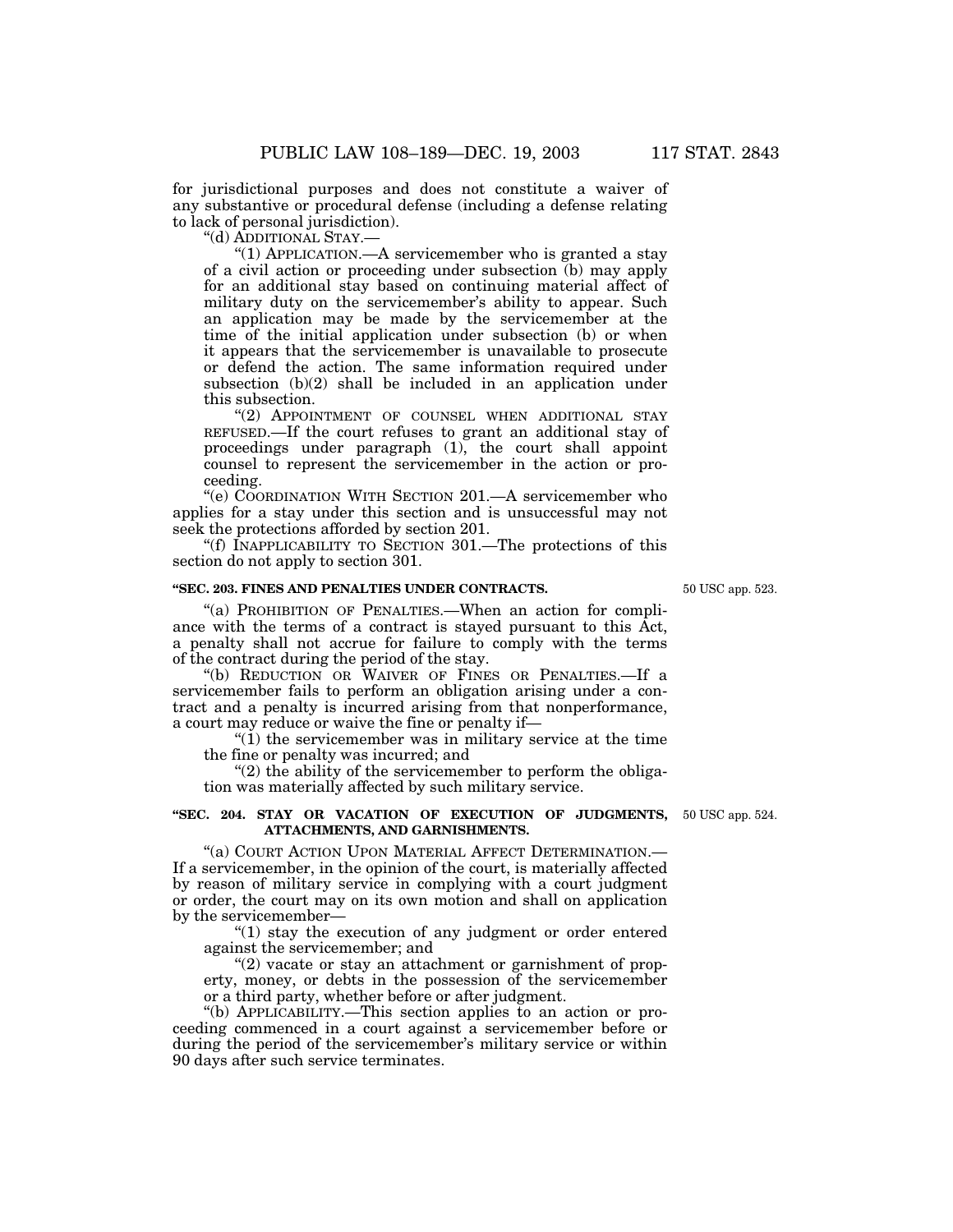### 50 USC app. 525. **"SEC. 205. DURATION AND TERM OF STAYS; CODEFENDANTS NOT IN SERVICE.**

"(a) PERIOD OF STAY.—A stay of an action, proceeding, attachment, or execution made pursuant to the provisions of this Act by a court may be ordered for the period of military service and 90 days thereafter, or for any part of that period. The court may set the terms and amounts for such installment payments as is considered reasonable by the court.

''(b) CODEFENDANTS.—If the servicemember is a codefendant with others who are not in military service and who are not entitled to the relief and protections provided under this Act, the plaintiff may proceed against those other defendants with the approval of the court.

''(c) INAPPLICABILITY OF SECTION.—This section does not apply to sections 202 and 701.

50 USC app. 526.

### **''SEC. 206. STATUTE OF LIMITATIONS.**

"(a) TOLLING OF STATUTES OF LIMITATION DURING MILITARY SERVICE.—The period of a servicemember's military service may not be included in computing any period limited by law, regulation, or order for the bringing of any action or proceeding in a court, or in any board, bureau, commission, department, or other agency of a State (or political subdivision of a State) or the United States by or against the servicemember or the servicemember's heirs, executors, administrators, or assigns.

''(b) REDEMPTION OF REAL PROPERTY.—A period of military service may not be included in computing any period provided by law for the redemption of real property sold or forfeited to enforce an obligation, tax, or assessment.

"(c) INAPPLICABILITY TO INTERNAL REVENUE LAWS.—This section does not apply to any period of limitation prescribed by or under the internal revenue laws of the United States.

50 USC app. 527.

### **''SEC. 207. MAXIMUM RATE OF INTEREST ON DEBTS INCURRED BEFORE MILITARY SERVICE.**

''(a) INTEREST RATE LIMITATION.—

''(1) LIMITATION TO 6 PERCENT.—An obligation or liability bearing interest at a rate in excess of 6 percent per year that is incurred by a servicemember, or the servicemember and the servicemember's spouse jointly, before the servicemember enters military service shall not bear interest at a rate in excess of 6 percent per year during the period of military service.

"(2) FORGIVENESS OF INTEREST IN EXCESS OF 6 PERCENT. Interest at a rate in excess of 6 percent per year that would otherwise be incurred but for the prohibition in paragraph (1) is forgiven.

"(3) PREVENTION OF ACCELERATION OF PRINCIPAL.—The amount of any periodic payment due from a servicemember under the terms of the instrument that created an obligation or liability covered by this section shall be reduced by the amount of the interest forgiven under paragraph (2) that is allocable to the period for which such payment is made.

''(b) IMPLEMENTATION OF LIMITATION.—

"(1) WRITTEN NOTICE TO CREDITOR.—In order for an obligation or liability of a servicemember to be subject to the interest

Deadline.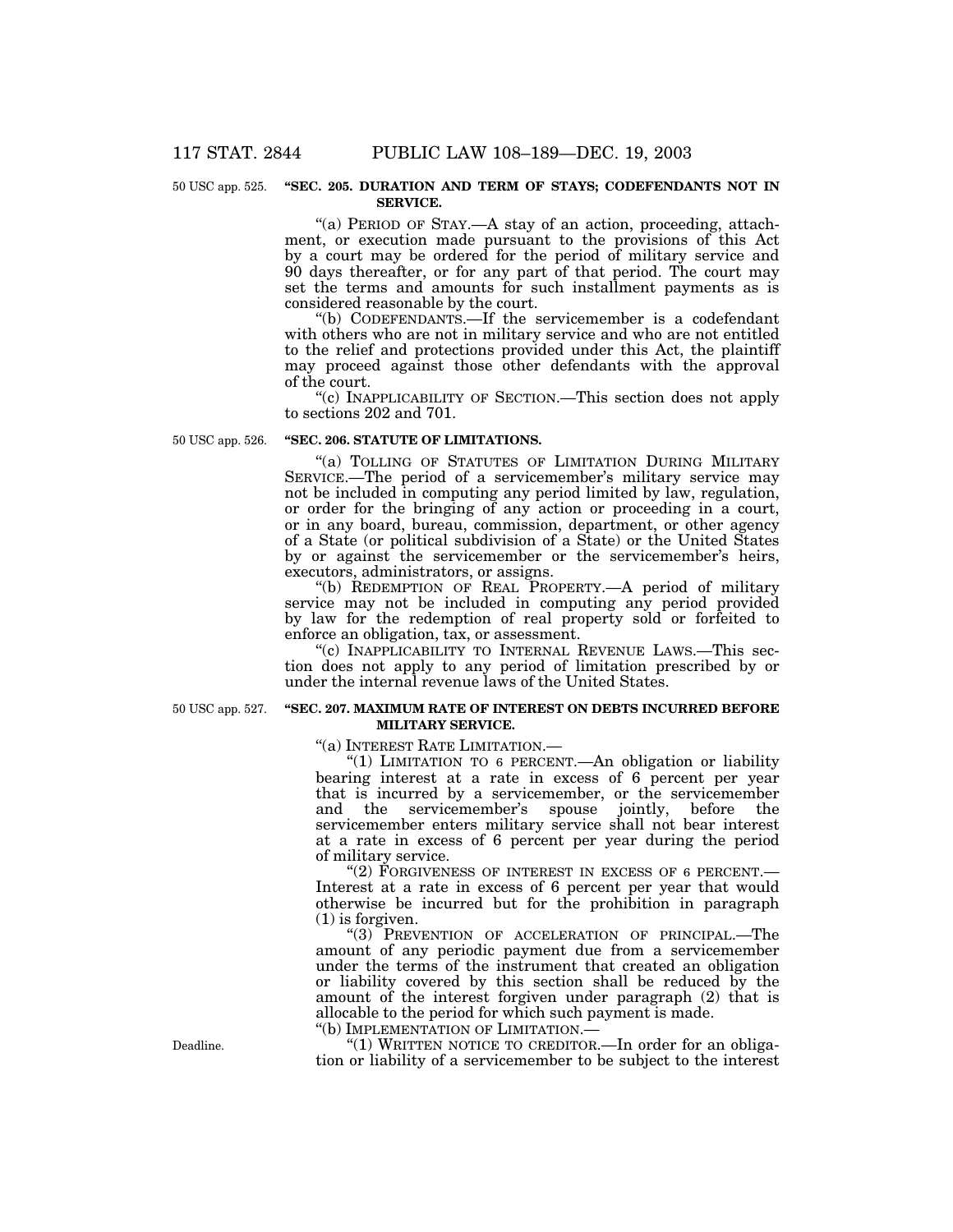rate limitation in subsection (a), the servicemember shall provide to the creditor written notice and a copy of the military orders calling the servicemember to military service and any orders further extending military service, not later than 180 days after the date of the servicemember's termination or release from military service.

"(2) LIMITATION EFFECTIVE AS OF DATE OF ORDER TO ACTIVE DUTY.—Upon receipt of written notice and a copy of orders calling a servicemember to military service, the creditor shall treat the debt in accordance with subsection (a), effective as of the date on which the servicemember is called to military service.

"(c) CREDITOR PROTECTION.—A court may grant a creditor relief from the limitations of this section if, in the opinion of the court, the ability of the servicemember to pay interest upon the obligation or liability at a rate in excess of 6 percent per year is not materially affected by reason of the servicemember's military service.

''(d) INTEREST.—As used in this section, the term 'interest' includes service charges, renewal charges, fees, or any other charges (except bona fide insurance) with respect to an obligation or liability.

# **''TITLE III—RENT, INSTALLMENT CON-TRACTS, MORTGAGES, LIENS, ASSIGN-MENT, LEASES**

### **''SEC. 301. EVICTIONS AND DISTRESS.**

''(a) COURT-ORDERED EVICTION.—

''(1) IN GENERAL.—Except by court order, a landlord (or another person with paramount title) may not—

 $(A)$  evict a servicemember, or the dependents of a servicemember, during a period of military service of the servicemember, from premises—

"(i) that are occupied or intended to be occupied primarily as a residence; and

''(ii) for which the monthly rent does not exceed \$2,400, as adjusted under paragraph (2) for years after 2003; or

"(B) subject such premises to a distress during the period of military service.

 $\cdot^{\alpha}(2)$  Housing price inflation adjustment.—(A) For calendar years beginning with 2004, the amount in effect under paragraph  $(1)(\tilde{A})(ii)$  shall be increased by the housing price inflation adjustment for the calendar year involved.

''(B) For purposes of this paragraph—

"(i) The housing price inflation adjustment for any calendar year is the percentage change (if any) by which—

''(I) the CPI housing component for November of the preceding calendar year, exceeds

''(II) the CPI housing component for November of 1984.

"(ii) The term 'CPI housing component' means the index published by the Bureau of Labor Statistics of the Department of Labor known as the Consumer Price Index, All Urban Consumers, Rent of Primary Residence, U.S. City Average.

50 USC app. 531.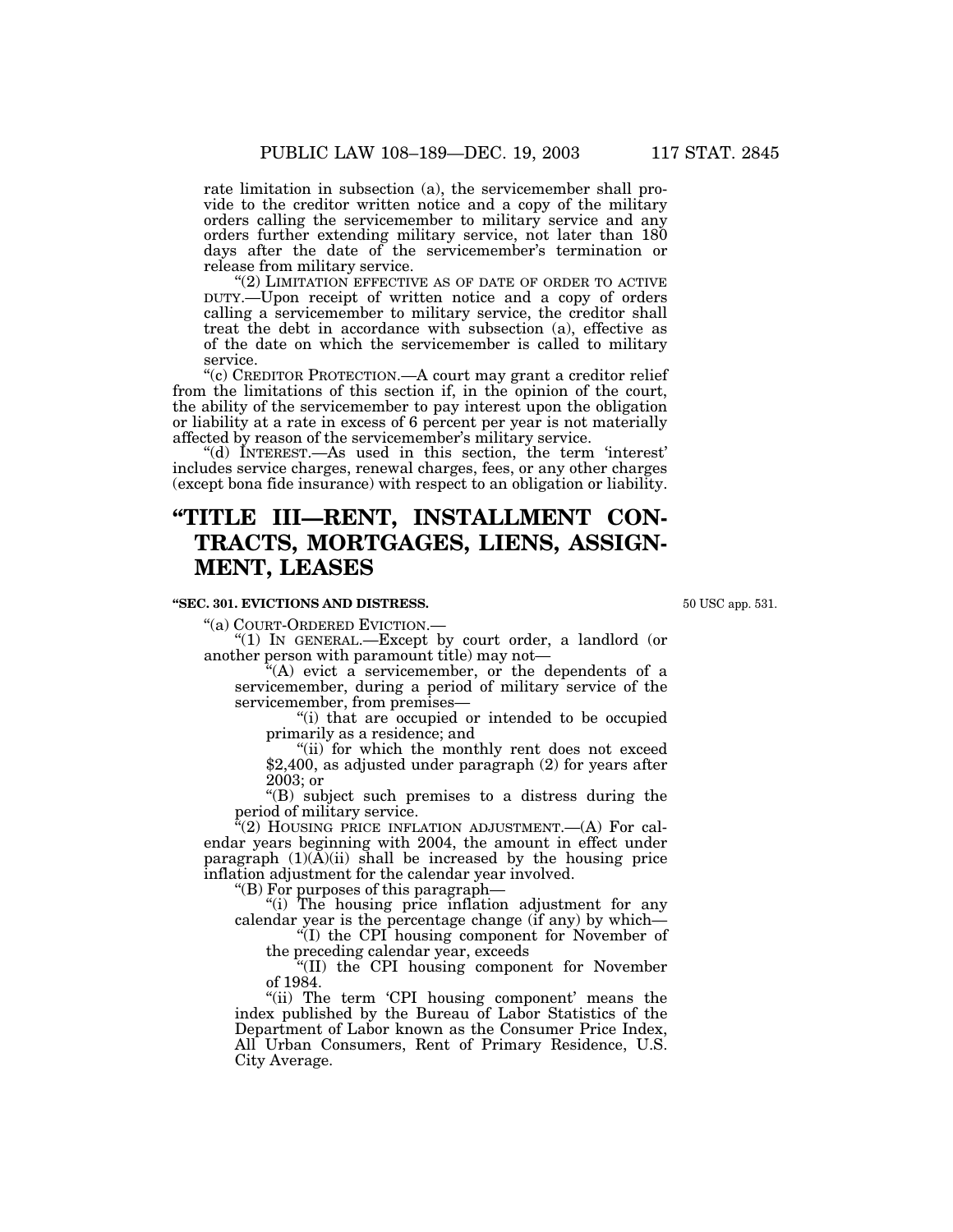Federal Register, publication.

Deadline.

''(3) PUBLICATION OF HOUSING PRICE INFLATION ADJUST- MENT.—The Secretary of Defense shall cause to be published in the Federal Register each year the amount in effect under paragraph  $(1)(A)(ii)$  for that year following the housing price inflation adjustment for that year pursuant to paragraph (2). Such publication shall be made for a year not later than 60 days after such adjustment is made for that year.

''(b) STAY OF EXECUTION.— ''(1) COURT AUTHORITY.—Upon an application for eviction or distress with respect to premises covered by this section, the court may on its own motion and shall, if a request is made by or on behalf of a servicemember whose ability to pay the agreed rent is materially affected by military service—

''(A) stay the proceedings for a period of 90 days, unless in the opinion of the court, justice and equity require a longer or shorter period of time; or

 $\sqrt{\ }$ (B) adjust the obligation under the lease to preserve the interests of all parties.

"(2) RELIEF TO LANDLORD.—If a stay is granted under paragraph (1), the court may grant to the landlord (or other person with paramount title) such relief as equity may require.

''(c) PENALTIES.—

"(1) MISDEMEANOR.—Except as provided in subsection (a), a person who knowingly takes part in an eviction or distress described in subsection (a), or who knowingly attempts to do so, shall be fined as provided in title 18, United States Code, or imprisoned for not more than one year, or both.

"(2) PRESERVATION OF OTHER REMEDIES AND RIGHTS.—The remedies and rights provided under this section are in addition to and do not preclude any remedy for wrongful conversion (or wrongful eviction) otherwise available under the law to the person claiming relief under this section, including any award for consequential and punitive damages.

''(d) RENT ALLOTMENT FROM PAY OF SERVICEMEMBER.—To the extent required by a court order related to property which is the subject of a court action under this section, the Secretary concerned shall make an allotment from the pay of a servicemember to satisfy the terms of such order, except that any such allotment shall be subject to regulations prescribed by the Secretary concerned establishing the maximum amount of pay of servicemembers that may be allotted under this subsection.

''(e) LIMITATION OF APPLICABILITY.—Section 202 is not applicable to this section.

50 USC app. 532.

### **''SEC. 302. PROTECTION UNDER INSTALLMENT CONTRACTS FOR PUR-CHASE OR LEASE.**

''(a) PROTECTION UPON BREACH OF CONTRACT.—

''(1) PROTECTION AFTER ENTERING MILITARY SERVICE.—After a servicemember enters military service, a contract by the servicemember for—

''(A) the purchase of real or personal property (including a motor vehicle); or

''(B) the lease or bailment of such property,

may not be rescinded or terminated for a breach of terms of the contract occurring before or during that person's military service, nor may the property be repossessed for such breach without a court order.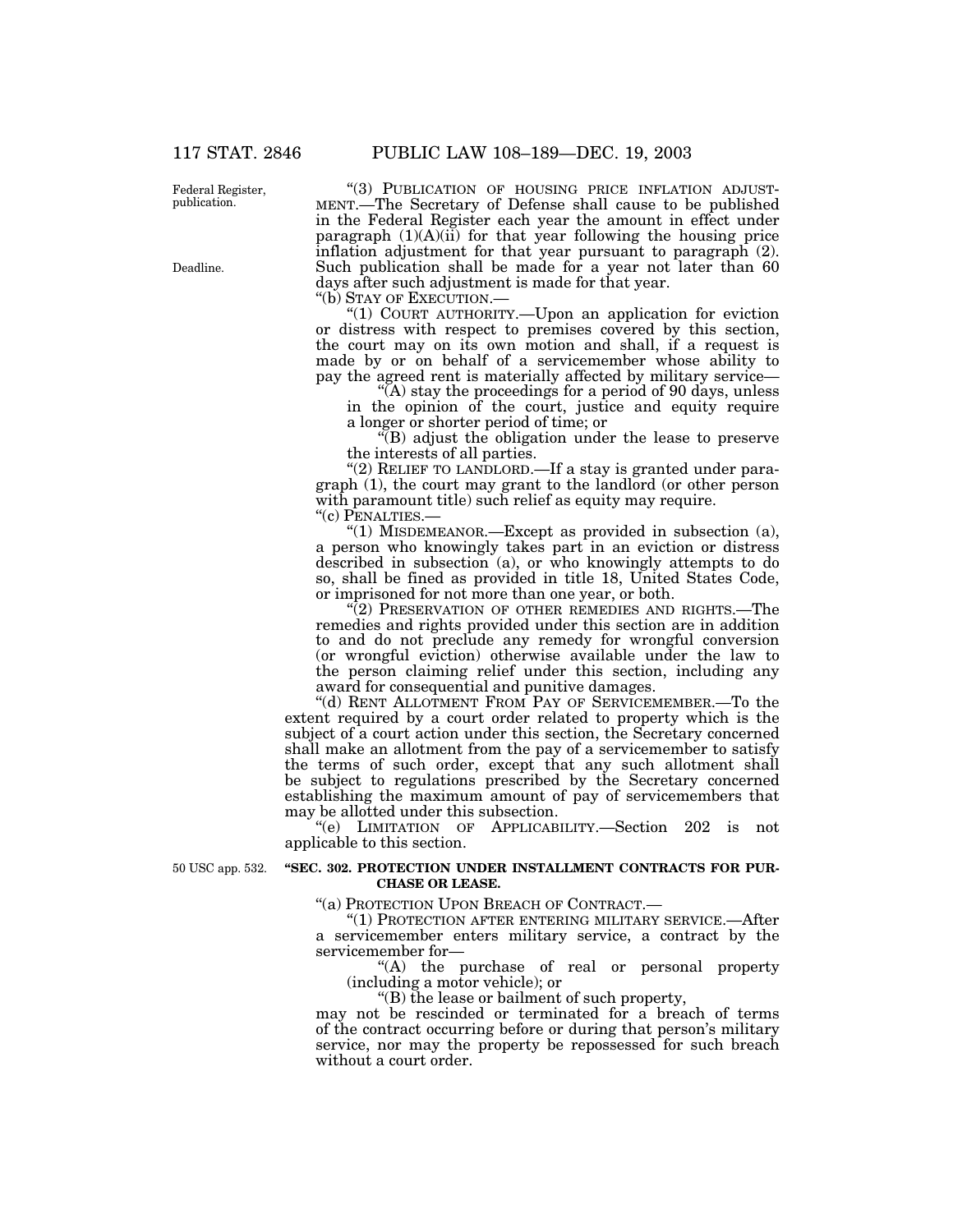''(2) APPLICABILITY.—This section applies only to a contract for which a deposit or installment has been paid by the servicemember before the servicemember enters military service.<br>"(b) PENALTIES.—

" $(1)$  MISDEMEANOR.—A person who knowingly resumes possession of property in violation of subsection (a), or in violation of section 107 of this Act, or who knowingly attempts to do so, shall be fined as provided in title 18, United States Code, or imprisoned for not more than one year, or both.

(2) PRESERVATION OF OTHER REMEDIES AND RIGHTS.—The remedies and rights provided under this section are in addition to and do not preclude any remedy for wrongful conversion otherwise available under law to the person claiming relief under this section, including any award for consequential and punitive damages.

 $\mathbb{F}(\mathfrak{c})$  AUTHORITY OF COURT.—In a hearing based on this section, the court—

"(1) may order repayment to the servicemember of all or part of the prior installments or deposits as a condition of terminating the contract and resuming possession of the property;

"(2) may, on its own motion, and shall on application by a servicemember when the servicemember's ability to comply with the contract is materially affected by military service, stay the proceedings for a period of time as, in the opinion of the court, justice and equity require; or

''(3) may make other disposition as is equitable to preserve the interests of all parties.

### **''SEC. 303. MORTGAGES AND TRUST DEEDS.**

50 USC app. 533.

''(a) MORTGAGE AS SECURITY.—This section applies only to an obligation on real or personal property owned by a servicemember that—

"(1) originated before the period of the servicemember's military service and for which the servicemember is still obligated; and

 $(2)$  is secured by a mortgage, trust deed, or other security in the nature of a mortgage.

''(b) STAY OF PROCEEDINGS AND ADJUSTMENT OF OBLIGATION.— In an action filed during, or within 90 days after, a servicemember's period of military service to enforce an obligation described in subsection (a), the court may after a hearing and on its own motion and shall upon application by a servicemember when the servicemember's ability to comply with the obligation is materially affected by military service—

 $(1)$  stay the proceedings for a period of time as justice and equity require, or

 $\degree$ (2) adjust the obligation to preserve the interests of all parties.

"(c) SALE OR FORECLOSURE.—A sale, foreclosure, or seizure of property for a breach of an obligation described in subsection (a) shall not be valid if made during, or within 90 days after, the period of the servicemember's military service except—

" $(1)$  upon a court order granted before such sale, foreclosure, or seizure with a return made and approved by the court; or

Applicability.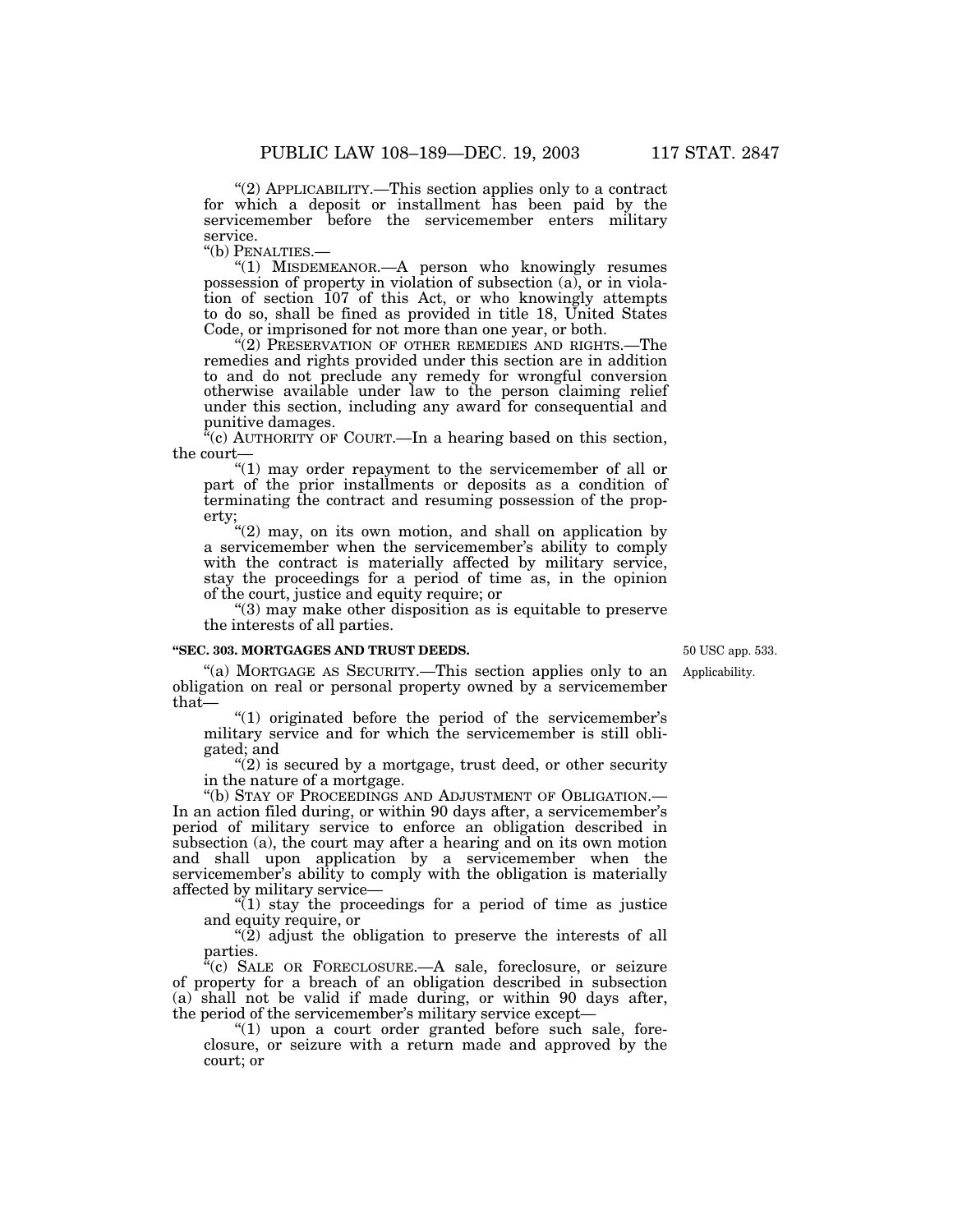" $(2)$  if made pursuant to an agreement as provided in section 107.<br>"(d) PENALTIES.-

"(1) MISDEMEANOR.—A person who knowingly makes or causes to be made a sale, foreclosure, or seizure of property that is prohibited by subsection (c), or who knowingly attempts to do so, shall be fined as provided in title 18, United States Code, or imprisoned for not more than one year, or both.

(2) PRESERVATION OF OTHER REMEDIES.—The remedies and rights provided under this section are in addition to and do not preclude any remedy for wrongful conversion otherwise available under law to the person claiming relief under this section, including consequential and punitive damages.

50 USC app. 534.

### **''SEC. 304. SETTLEMENT OF STAYED CASES RELATING TO PERSONAL PROPERTY.**

''(a) APPRAISAL OF PROPERTY.—When a stay is granted pursuant to this Act in a proceeding to foreclose a mortgage on or to repossess personal property, or to rescind or terminate a contract for the purchase of personal property, the court may appoint three disinterested parties to appraise the property.

''(b) EQUITY PAYMENT.—Based on the appraisal, and if undue hardship to the servicemember's dependents will not result, the court may order that the amount of the servicemember's equity in the property be paid to the servicemember, or the servicemember's dependents, as a condition of foreclosing the mortgage, repossessing the property, or rescinding or terminating the contract.

50 USC app. 535.

### **''SEC. 305. TERMINATION OF RESIDENTIAL OR MOTOR VEHICLE LEASES.**

"(a) TERMINATION BY LESSEE.-The lessee on a lease described in subsection (b) may, at the lessee's option, terminate the lease at any time after—

 $''(1)$  the lessee's entry into military service; or

"(2) the date of the lessee's military orders described in paragraph  $(1)(B)$  or  $(2)(B)$  of subsection  $(b)$ , as the case may be.

Applicability.

''(b) COVERED LEASES.—This section applies to the following leases:

"(1) LEASES OF PREMISES.—A lease of premises occupied, or intended to be occupied, by a servicemember or a servicemember's dependents for a residential, professional, business, agricultural, or similar purpose if—

 $\mathcal{H}(\mathbf{A})$  the lease is executed by or on behalf of a person who thereafter and during the term of the lease enters military service; or

 $\mathrm{``(B)}$  the servicemember, while in military service, executes the lease and thereafter receives military orders for a permanent change of station or to deploy with a military unit for a period of not less than 90 days.

"(2) LEASES OF MOTOR VEHICLES.—A lease of a motor vehicle used, or intended to be used, by a servicemember or a servicemember's dependents for personal or business transportation if—

"(A) the lease is executed by or on behalf of a person" who thereafter and during the term of the lease enters military service under a call or order specifying a period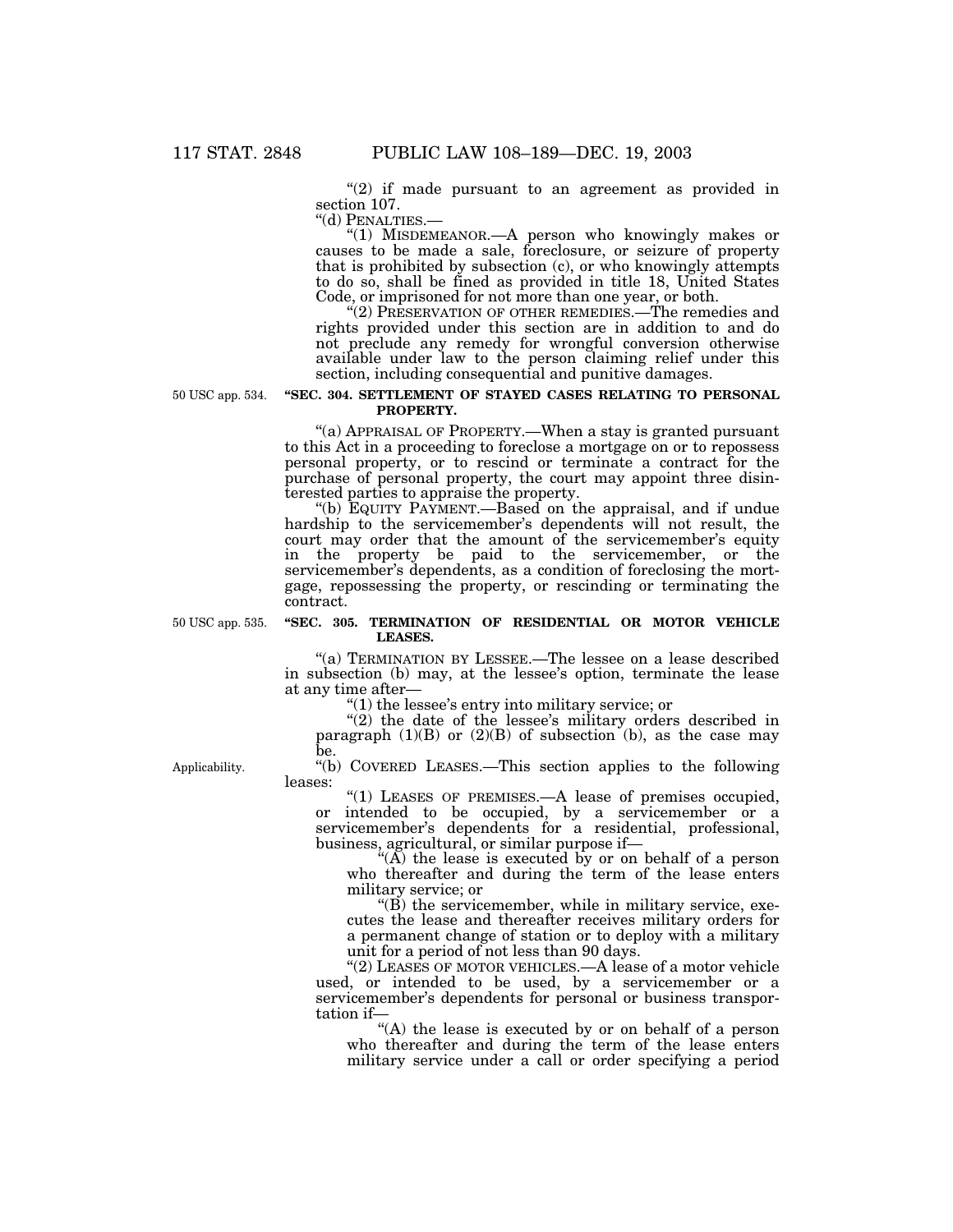of not less than 180 days (or who enters military service under a call or order specifying a period of 180 days or less and who, without a break in service, receives orders extending the period of military service to a period of not less than 180 days); or

''(B) the servicemember, while in military service, executes the lease and thereafter receives military orders for a permanent change of station outside of the continental United States or to deploy with a military unit for a period of not less than 180 days.

''(c) MANNER OF TERMINATION.—

''(1) IN GENERAL.—Termination of a lease under subsection (a) is made—

"(A) by delivery by the lessee of written notice of such termination, and a copy of the servicemember's military orders, to the lessor (or the lessor's grantee), or to the lessor's agent (or the agent's grantee); and

Deadline.

''(B) in the case of a lease of a motor vehicle, by return of the motor vehicle by the lessee to the lessor (or the lessor's grantee), or to the lessor's agent (or the agent's grantee), not later than 15 days after the date of the delivery of written notice under subparagraph (A).

"(2) DELIVERY OF NOTICE.-Delivery of notice under para $graph (1)(A)$  may be accomplished–

''(A) by hand delivery;

''(B) by private business carrier; or

''(C) by placing the written notice in an envelope with sufficient postage and with return receipt requested, and addressed as designated by the lessor (or the lessor's grantee) or to the lessor's agent (or the agent's grantee), and depositing the written notice in the United States mails.

''(d) EFFECTIVE DATE OF LEASE TERMINATION.—

''(1) LEASE OF PREMISES.—In the case of a lease described in subsection  $(b)(1)$  that provides for monthly payment of rent, termination of the lease under subsection (a) is effective 30 days after the first date on which the next rental payment is due and payable after the date on which the notice under subsection (c) is delivered. In the case of any other lease described in subsection  $(b)(1)$ , termination of the lease under subsection (a) is effective on the last day of the month following the month in which the notice is delivered.

"(2) LEASE OF MOTOR VEHICLES.—In the case of a lease described in subsection (b)(2), termination of the lease under subsection (a) is effective on the day on which the requirements of subsection (c) are met for such termination.

''(e) ARREARAGES AND OTHER OBLIGATIONS AND LIABILITIES.— Rents or lease amounts unpaid for the period preceding the effective date of the lease termination shall be paid on a prorated basis. In the case of the lease of a motor vehicle, the lessor may not impose an early termination charge, but any taxes, summonses, and title and registration fees and any other obligation and liability of the lessee in accordance with the terms of the lease, including reasonable charges to the lessee for excess wear, use and mileage, that are due and unpaid at the time of termination of the lease shall be paid by the lessee.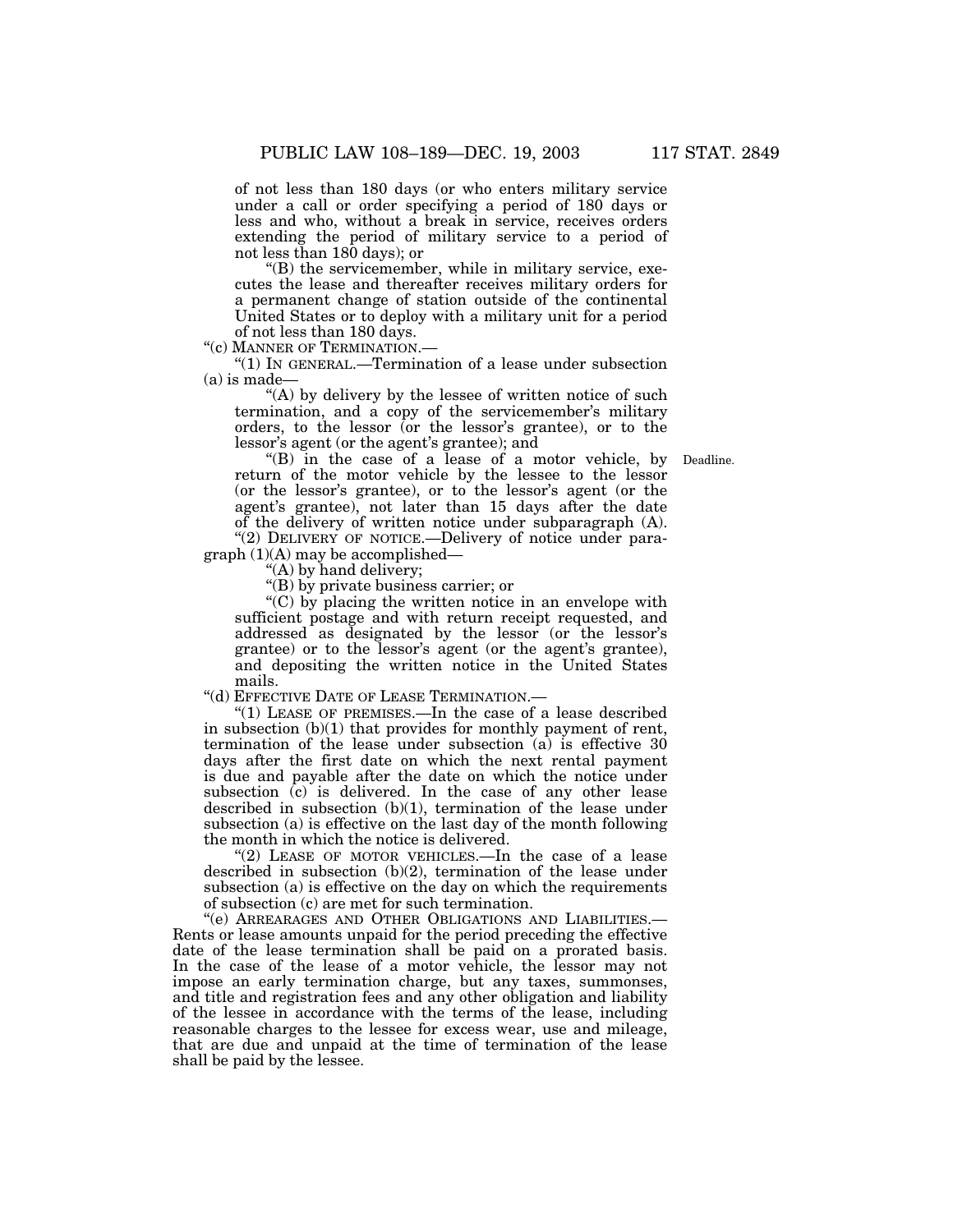Deadline.

''(f) RENT PAID IN ADVANCE.—Rents or lease amounts paid in advance for a period after the effective date of the termination of the lease shall be refunded to the lessee by the lessor (or the lessor's assignee or the assignee's agent) within 30 days of the effective date of the termination of the lease.

''(g) RELIEF TO LESSOR.—Upon application by the lessor to a court before the termination date provided in the written notice, relief granted by this section to a servicemember may be modified as justice and equity require.

''(h) PENALTIES.—

''(1) MISDEMEANOR.—Any person who knowingly seizes, holds, or detains the personal effects, security deposit, or other property of a servicemember or a servicemember's dependent who lawfully terminates a lease covered by this section, or who knowingly interferes with the removal of such property from premises covered by such lease, for the purpose of subjecting or attempting to subject any of such property to a claim for rent accruing subsequent to the date of termination of such lease, or attempts to do so, shall be fined as provided in title 18, United States Code, or imprisoned for not more than one year, or both.

"(2) PRESERVATION OF OTHER REMEDIES.—The remedy and rights provided under this section are in addition to and do not preclude any remedy for wrongful conversion otherwise available under law to the person claiming relief under this section, including any award for consequential or punitive damages.

50 USC app. 536.

## **''SEC. 306. PROTECTION OF LIFE INSURANCE POLICY.**

"(a) ASSIGNMENT OF POLICY PROTECTED.—If a life insurance policy on the life of a servicemember is assigned before military service to secure the payment of an obligation, the assignee of the policy (except the insurer in connection with a policy loan) may not exercise, during a period of military service of the servicemember or within one year thereafter, any right or option obtained under the assignment without a court order.

''(b) EXCEPTION.—The prohibition in subsection (a) shall not apply—

 $''(1)$  if the assignee has the written consent of the insured made during the period described in subsection (a);

" $(2)$  when the premiums on the policy are due and unpaid; or

''(3) upon the death of the insured.

''(c) ORDER REFUSED BECAUSE OF MATERIAL AFFECT.—A court which receives an application for an order required under subsection (a) may refuse to grant such order if the court determines the ability of the servicemember to comply with the terms of the obligation is materially affected by military service.

"(d) TREATMENT OF GUARANTEED PREMIUMS.-For purposes of this subsection, premiums guaranteed under the provisions of title IV of this Act shall not be considered due and unpaid.

''(e) PENALTIES.—

''(1) MISDEMEANOR.—A person who knowingly takes an action contrary to this section, or attempts to do so, shall be fined as provided in title 18, United States Code, or imprisoned for not more than one year, or both.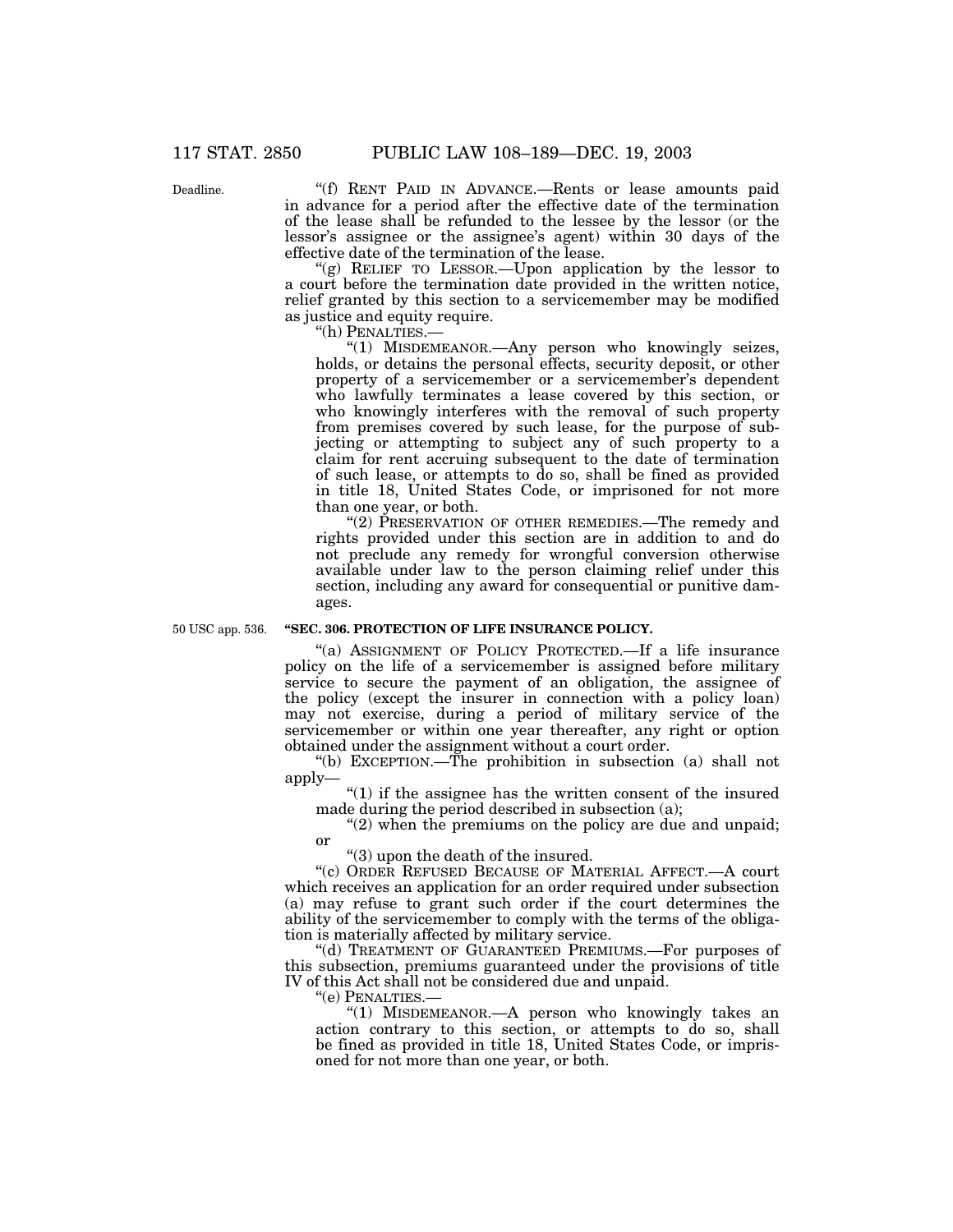"(2) PRESERVATION OF OTHER REMEDIES.—The remedy and rights provided under this section are in addition to and do not preclude any remedy for wrongful conversion otherwise available under law to the person claiming relief under this section, including any consequential or punitive damages.

## **''SEC. 307. ENFORCEMENT OF STORAGE LIENS.**

"(a) LIENS.—<br>"(1) LIMITATION ON FORECLOSURE OR ENFORCEMENT.—A person holding a lien on the property or effects of a servicemember may not, during any period of military service of the servicemember and for 90 days thereafter, foreclose or enforce any lien on such property or effects without a court order granted before foreclosure or enforcement.

"(2) LIEN DEFINED.—For the purposes of paragraph  $(1)$ , the term 'lien' includes a lien for storage, repair, or cleaning of the property or effects of a servicemember or a lien on such property or effects for any other reason.

''(b) STAY OF PROCEEDINGS.—In a proceeding to foreclose or enforce a lien subject to this section, the court may on its own motion, and shall if requested by a servicemember whose ability to comply with the obligation resulting in the proceeding is materially affected by military service—

''(1) stay the proceeding for a period of time as justice and equity require; or

''(2) adjust the obligation to preserve the interests of all parties.

The provisions of this subsection do not affect the scope of section 303.  $"$ (c) PENALTIES.-

" $(1)$  MISDEMEANOR.—A person who knowingly takes an action contrary to this section, or attempts to do so, shall be fined as provided in title 18, United States Code, or imprisoned for not more than one year, or both.

"(2) PRESERVATION OF OTHER REMEDIES.—The remedy and rights provided under this section are in addition to and do not preclude any remedy for wrongful conversion otherwise available under law to the person claiming relief under this section, including any consequential or punitive damages.

### **''SEC. 308. EXTENSION OF PROTECTIONS TO DEPENDENTS.**

''Upon application to a court, a dependent of a servicemember is entitled to the protections of this title if the dependent's ability to comply with a lease, contract, bailment, or other obligation is materially affected by reason of the servicemember's military service.

# **''TITLE IV—LIFE INSURANCE**

### **''SEC. 401. DEFINITIONS.**

''For the purposes of this title:

"(1) POLICY.—The term 'policy' means any individual contract for whole, endowment, universal, or term life insurance (other than group term life insurance coverage), including any benefit in the nature of such insurance arising out of membership in any fraternal or beneficial association which—

"(A) provides that the insurer may not—

50 USC app. 538.

50 USC app. 537.

50 USC app. 541.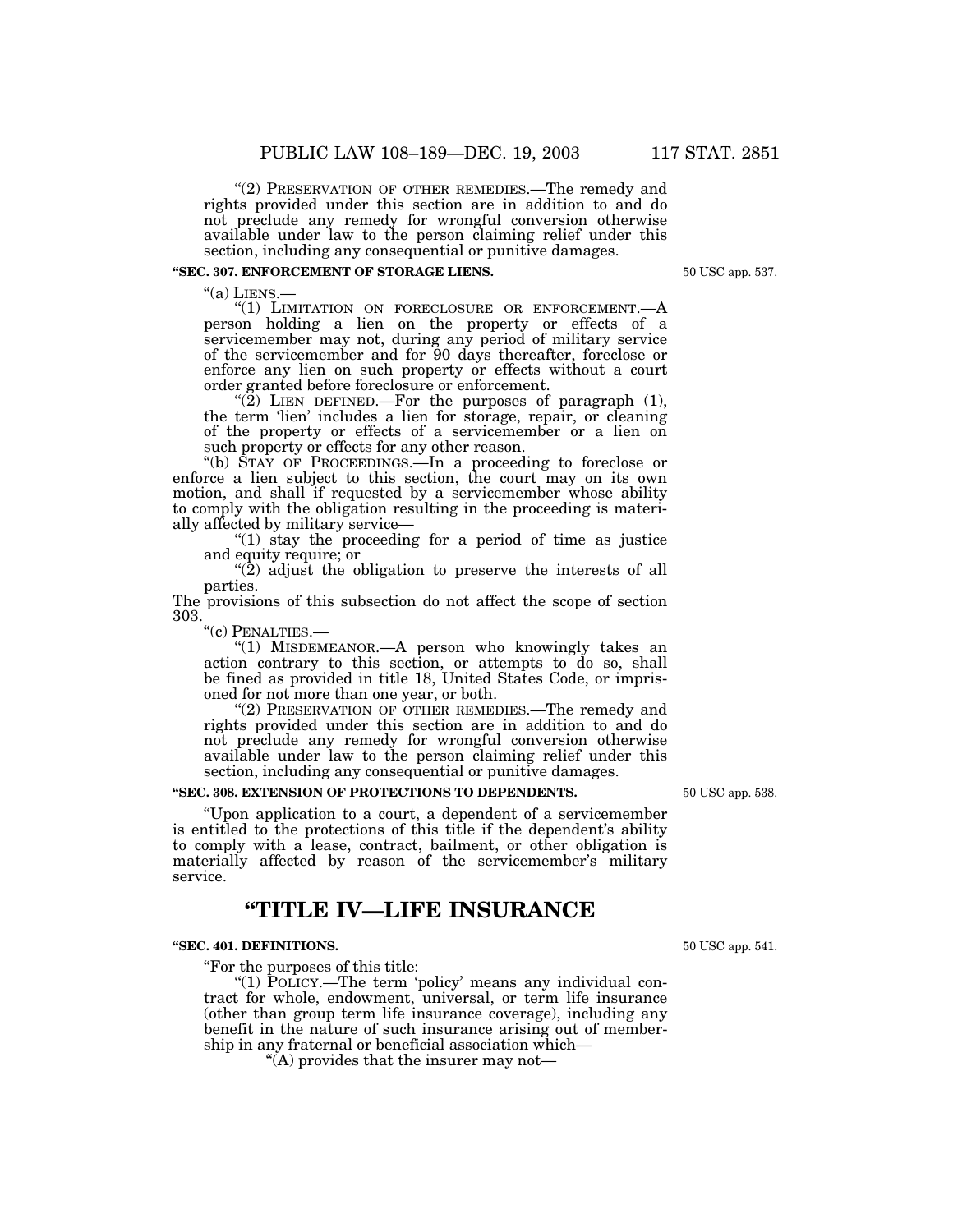''(i) decrease the amount of coverage or require the payment of an additional amount as premiums if the insured engages in military service (except increases in premiums in individual term insurance based upon age); or

"(ii) limit or restrict coverage for any activity required by military service; and

 $($  $\overrightarrow{B}$ ) is in force not less than 180 days before the date of the insured's entry into military service and at the time of application under this title.

"(2) PREMIUM.—The term 'premium' means the amount specified in an insurance policy to be paid to keep the policy in force.

''(3) INSURED.—The term 'insured' means a servicemember whose life is insured under a policy.

"(4) INSURER.—The term 'insurer' includes any firm, corporation, partnership, association, or business that is chartered or authorized to provide insurance and issue contracts or policies by the laws of a State or the United States.

50 USC app. 542.

## **''SEC. 402. INSURANCE RIGHTS AND PROTECTIONS.**

''(a) RIGHTS AND PROTECTIONS.—The rights and protections under this title apply to the insured when—

 $"(1)$  the insured,

" $(2)$  the insured's legal representative, or

''(3) the insured's beneficiary in the case of an insured who is outside a State,

applies in writing for protection under this title, unless the Secretary of Veterans Affairs determines that the insured's policy is not entitled to protection under this title.

''(b) NOTIFICATION AND APPLICATION.—The Secretary of Veterans Affairs shall notify the Secretary concerned of the procedures to be used to apply for the protections provided under this title. The applicant shall send the original application to the insurer and a copy to the Secretary of Veterans Affairs.

"(c) LIMITATION ON AMOUNT.—The total amount of life insurance coverage protection provided by this title for a servicemember may not exceed \$250,000, or an amount equal to the Servicemember's Group Life Insurance maximum limit, whichever is greater, regardless of the number of policies submitted.

50 USC app. 543.

## **''SEC. 403. APPLICATION FOR INSURANCE PROTECTION.**

''(a) APPLICATION PROCEDURE.—An application for protection under this title shall—

 $''(1)$  be in writing and signed by the insured, the insured's legal representative, or the insured's beneficiary, as the case may be;

 $(2)$  identify the policy and the insurer; and

"(3) include an acknowledgement that the insured's rights under the policy are subject to and modified by the provisions of this title.

''(b) ADDITIONAL REQUIREMENTS.—The Secretary of Veterans Affairs may require additional information from the applicant, the insured and the insurer to determine if the policy is entitled to protection under this title.

''(c) NOTICE TO THE SECRETARY BY THE INSURER.—Upon receipt of the application of the insured, the insurer shall furnish a report

Reports. Regulations.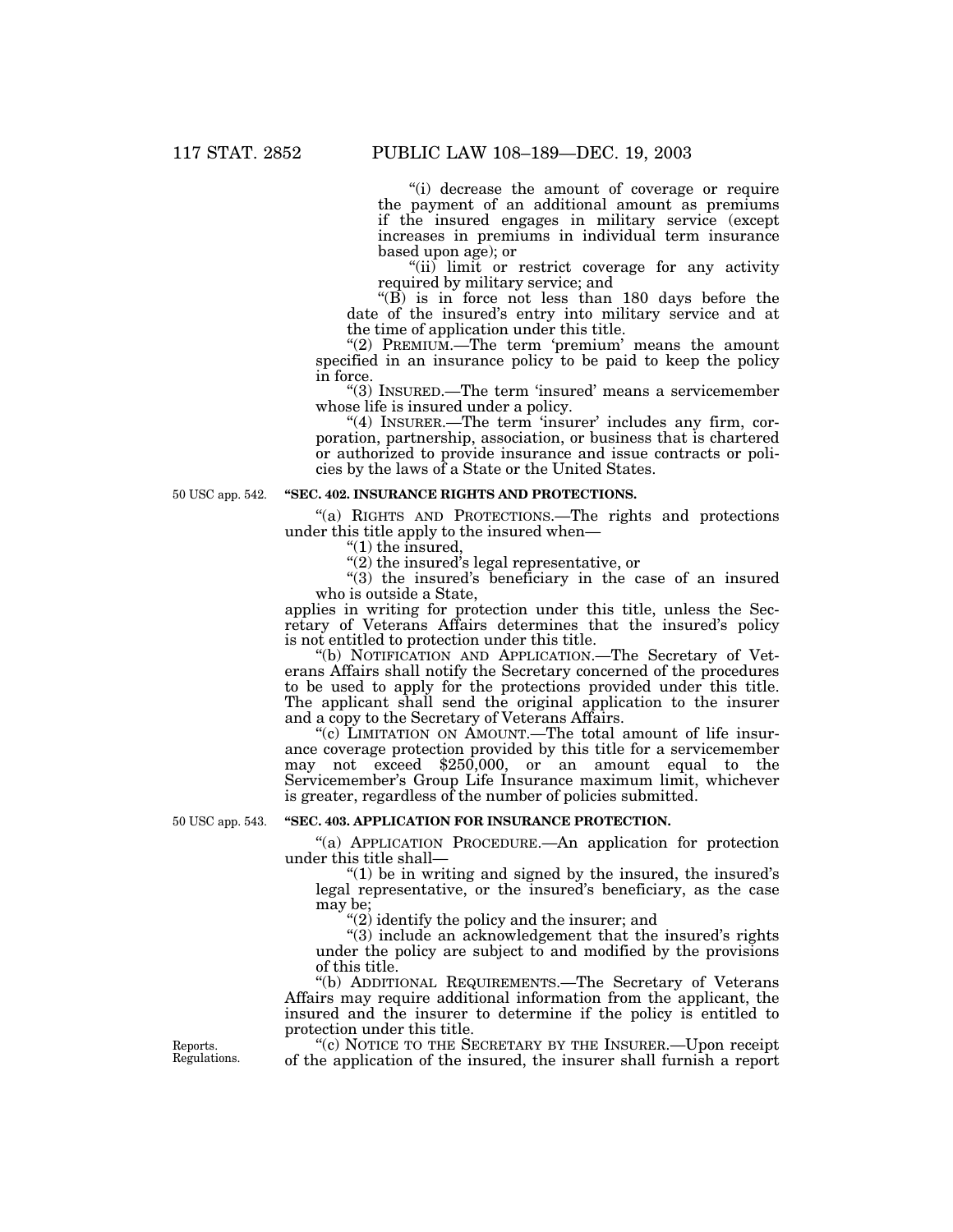concerning the policy to the Secretary of Veterans Affairs as required by regulations prescribed by the Secretary.

''(d) POLICY MODIFICATION.—Upon application for protection under this title, the insured and the insurer shall have constructively agreed to any policy modification necessary to give this title full force and effect.

### **''SEC. 404. POLICIES ENTITLED TO PROTECTION AND LAPSE OF POLI-**50 USC app. 544. **CIES.**

"(a) DETERMINATION.—The Secretary of Veterans Affairs shall determine whether a policy is entitled to protection under this title and shall notify the insured and the insurer of that determination.

''(b) LAPSE PROTECTION.—A policy that the Secretary determines is entitled to protection under this title shall not lapse or otherwise terminate or be forfeited for the nonpayment of a premium, or interest or indebtedness on a premium, after the date on which the application for protection is received by the Secretary.

''(c) TIME APPLICATION.—The protection provided by this title applies during the insured's period of military service and for a period of two years thereafter.

### **''SEC. 405. POLICY RESTRICTIONS.**

"(a) DIVIDENDS.—While a policy is protected under this title, a dividend or other monetary benefit under a policy may not be paid to an insured or used to purchase dividend additions without the approval of the Secretary of Veterans Affairs. If such approval is not obtained, the dividends or benefits shall be added to the value of the policy to be used as a credit when final settlement is made with the insurer.

''(b) SPECIFIC RESTRICTIONS.—While a policy is protected under this title, cash value, loan value, withdrawal of dividend accumulation, unearned premiums, or other value of similar character may not be available to the insured without the approval of the Secretary. The right of the insured to change a beneficiary designation or select an optional settlement for a beneficiary shall not be affected by the provisions of this title.

## **''SEC. 406. DEDUCTION OF UNPAID PREMIUMS.**

"(a) SETTLEMENT OF PROCEEDS.—If a policy matures as a result of a servicemember's death or otherwise during the period of protection of the policy under this title, the insurer in making settlement shall deduct from the insurance proceeds the amount of the unpaid premiums guaranteed under this title, together with interest due at the rate fixed in the policy for policy loans.

''(b) INTEREST RATE.—If the interest rate is not specifically fixed in the policy, the rate shall be the same as for policy loans in other policies issued by the insurer at the time the insured's policy was issued.

''(c) REPORTING REQUIREMENT.—The amount deducted under this section, if any, shall be reported by the insurer to the Secretary of Veterans Affairs.

### **''SEC. 407. PREMIUMS AND INTEREST GUARANTEED BY UNITED** 50 USC app. 547. **STATES.**

"(a) GUARANTEE OF PREMIUMS AND INTEREST BY THE UNITED STATES.—

50 USC app. 546.

50 USC app. 545.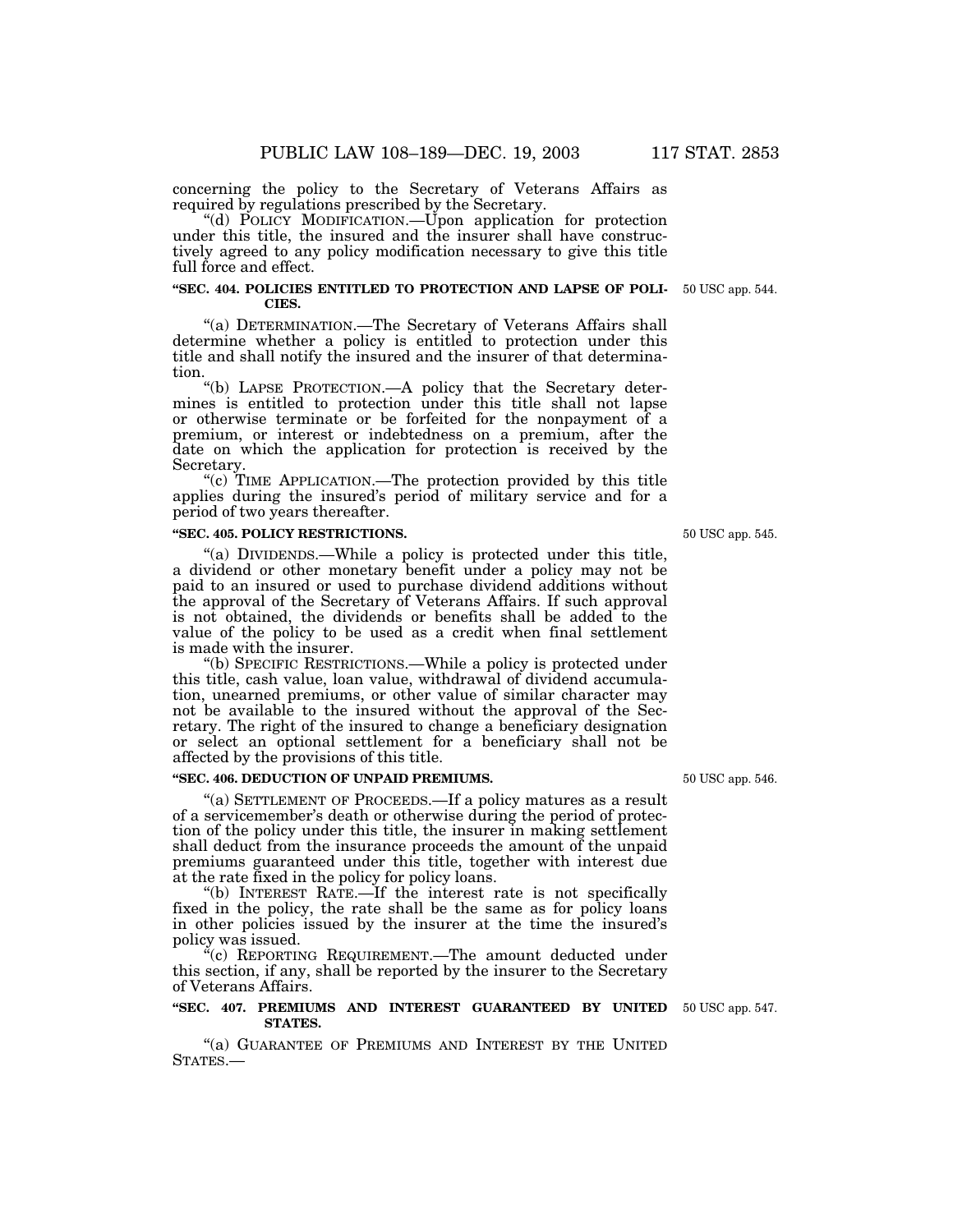''(1) GUARANTEE.—Payment of premiums, and interest on premiums at the rate specified in section 406, which become due on a policy under the protection of this title is guaranteed by the United States. If the amount guaranteed is not paid to the insurer before the period of insurance protection under this title expires, the amount due shall be treated by the insurer as a policy loan on the policy.

"(2) POLICY TERMINATION.—If, at the expiration of insurance protection under this title, the cash surrender value of a policy is less than the amount due to pay premiums and interest on premiums on the policy, the policy shall terminate. Upon such termination, the United States shall pay the insurer the difference between the amount due and the cash surrender value.

''(b) RECOVERY FROM INSURED OF AMOUNTS PAID BY THE UNITED STATES.—

"(1) DEBT PAYABLE TO THE UNITED STATES.—The amount paid by the United States to an insurer under this title shall be a debt payable to the United States by the insured on whose policy payment was made.

"(2) COLLECTION.—Such amount may be collected by the United States, either as an offset from any amount due the insured by the United States or as otherwise authorized by law.

"(3) DEBT NOT DISCHARGEABLE IN BANKRUPTCY.—Such debt payable to the United States is not dischargeable in bankruptcy proceedings.

"(c) CREDITING OF AMOUNTS RECOVERED.—Any amounts received by the United States as repayment of debts incurred by an insured under this title shall be credited to the appropriation for the payment of claims under this title.

50 USC app. 548.

### **''SEC. 408. REGULATIONS.**

''The Secretary of Veterans Affairs shall prescribe regulations for the implementation of this title.

#### **''SEC. 409. REVIEW OF FINDINGS OF FACT AND CONCLUSIONS OF LAW.** 50 USC app. 549.

''The findings of fact and conclusions of law made by the Secretary of Veterans Affairs in administering this title are subject to review on appeal to the Board of Veterans' Appeals pursuant to chapter 71 of title 38, United States Code, and to judicial review only as provided in chapter 72 of such title.

# **''TITLE V—TAXES AND PUBLIC LANDS**

50 USC app. 561.

### **''SEC. 501. TAXES RESPECTING PERSONAL PROPERTY, MONEY, CREDITS, AND REAL PROPERTY.**

"(a) APPLICATION.—This section applies in any case in which a tax or assessment, whether general or special (other than a tax on personal income), falls due and remains unpaid before or during a period of military service with respect to a servicemember's—

''(1) personal property (including motor vehicles); or

 $''(2)$  real property occupied for dwelling, professional, business, or agricultural purposes by a servicemember or the servicemember's dependents or employees—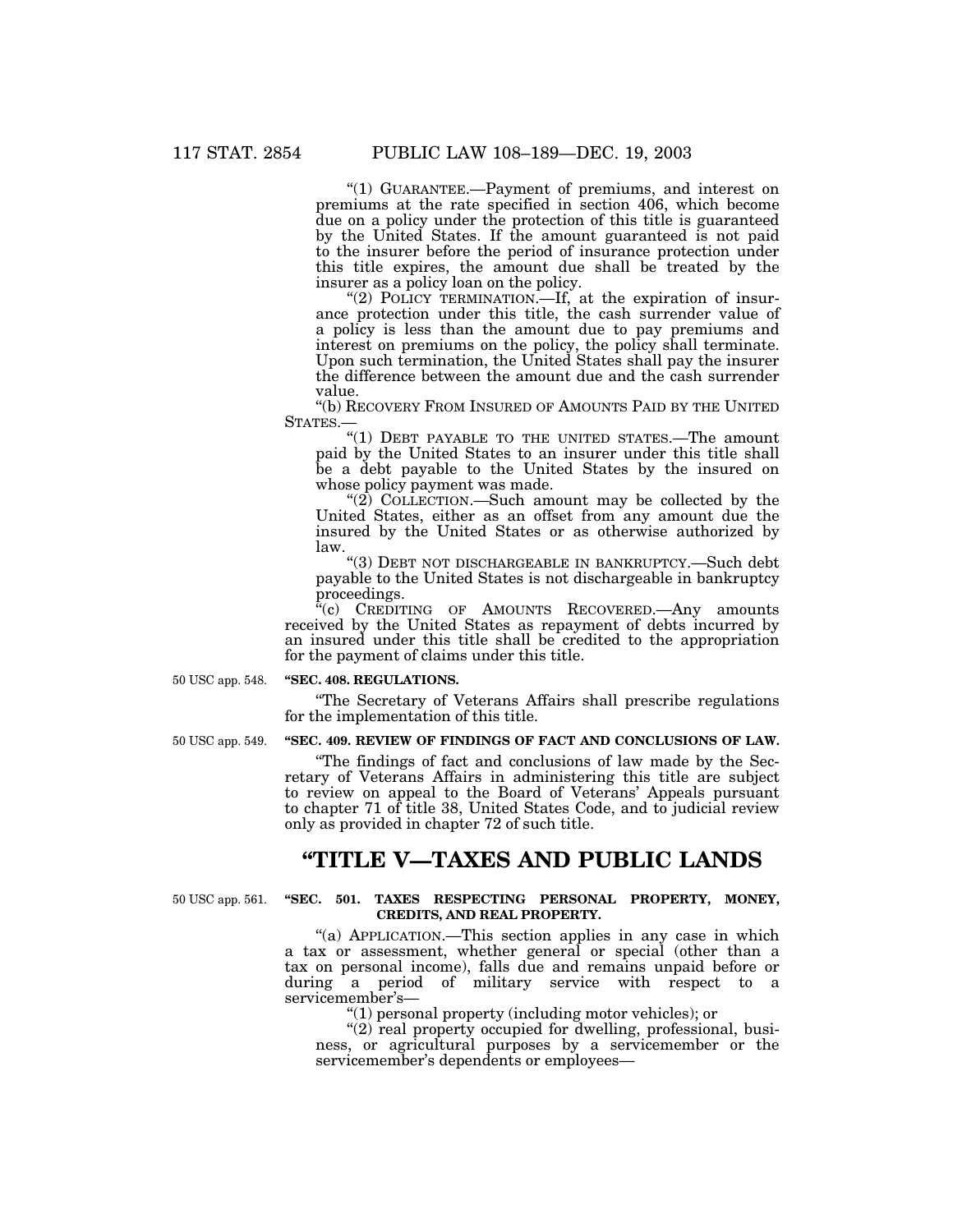"(A) before the servicemember's entry into military service; and

 $'(B)$  during the time the tax or assessment remains unpaid.

''(b) SALE OF PROPERTY.—

"(1) LIMITATION ON SALE OF PROPERTY TO ENFORCE TAX ASSESSMENT.—Property described in subsection (a) may not be sold to enforce the collection of such tax or assessment except by court order and upon the determination by the court that military service does not materially affect the servicemember's ability to pay the unpaid tax or assessment.

"(2) STAY OF COURT PROCEEDINGS.—A court may stay a proceeding to enforce the collection of such tax or assessment, or sale of such property, during a period of military service of the servicemember and for a period not more than 180 days after the termination of, or release of the servicemember from, military service.

''(c) REDEMPTION.—When property described in subsection (a) is sold or forfeited to enforce the collection of a tax or assessment, a servicemember shall have the right to redeem or commence an action to redeem the servicemember's property during the period of military service or within 180 days after termination of or release from military service. This subsection may not be construed to shorten any period provided by the law of a State (including any political subdivision of a State) for redemption.

''(d) INTEREST ON TAX OR ASSESSMENT.—Whenever a servicemember does not pay a tax or assessment on property described in subsection (a) when due, the amount of the tax or assessment due and unpaid shall bear interest until paid at the rate of 6 percent per year. An additional penalty or interest shall not be incurred by reason of nonpayment. A lien for such unpaid tax or assessment may include interest under this subsection.

''(e) JOINT OWNERSHIP APPLICATION.—This section applies to Applicability. all forms of property described in subsection (a) owned individually by a servicemember or jointly by a servicemember and a dependent or dependents.

## **''SEC. 502. RIGHTS IN PUBLIC LANDS.**

"(a) RIGHTS NOT FORFEITED.—The rights of a servicemember to lands owned or controlled by the United States, and initiated or acquired by the servicemember under the laws of the United States (including the mining and mineral leasing laws) before military service, shall not be forfeited or prejudiced as a result of being absent from the land, or by failing to begin or complete any work or improvements to the land, during the period of military service.

''(b) TEMPORARY SUSPENSION OF PERMITS OR LICENSES.—If a permittee or licensee under the Act of June 28, 1934 (43 U.S.C. 315 et seq.), enters military service, the permittee or licensee may suspend the permit or license for the period of military service and for 180 days after termination of or release from military service.

''(c) REGULATIONS.—Regulations prescribed by the Secretary of the Interior shall provide for such suspension of permits and licenses and for the remission, reduction, or refund of grazing fees during the period of such suspension.

50 USC app. 562.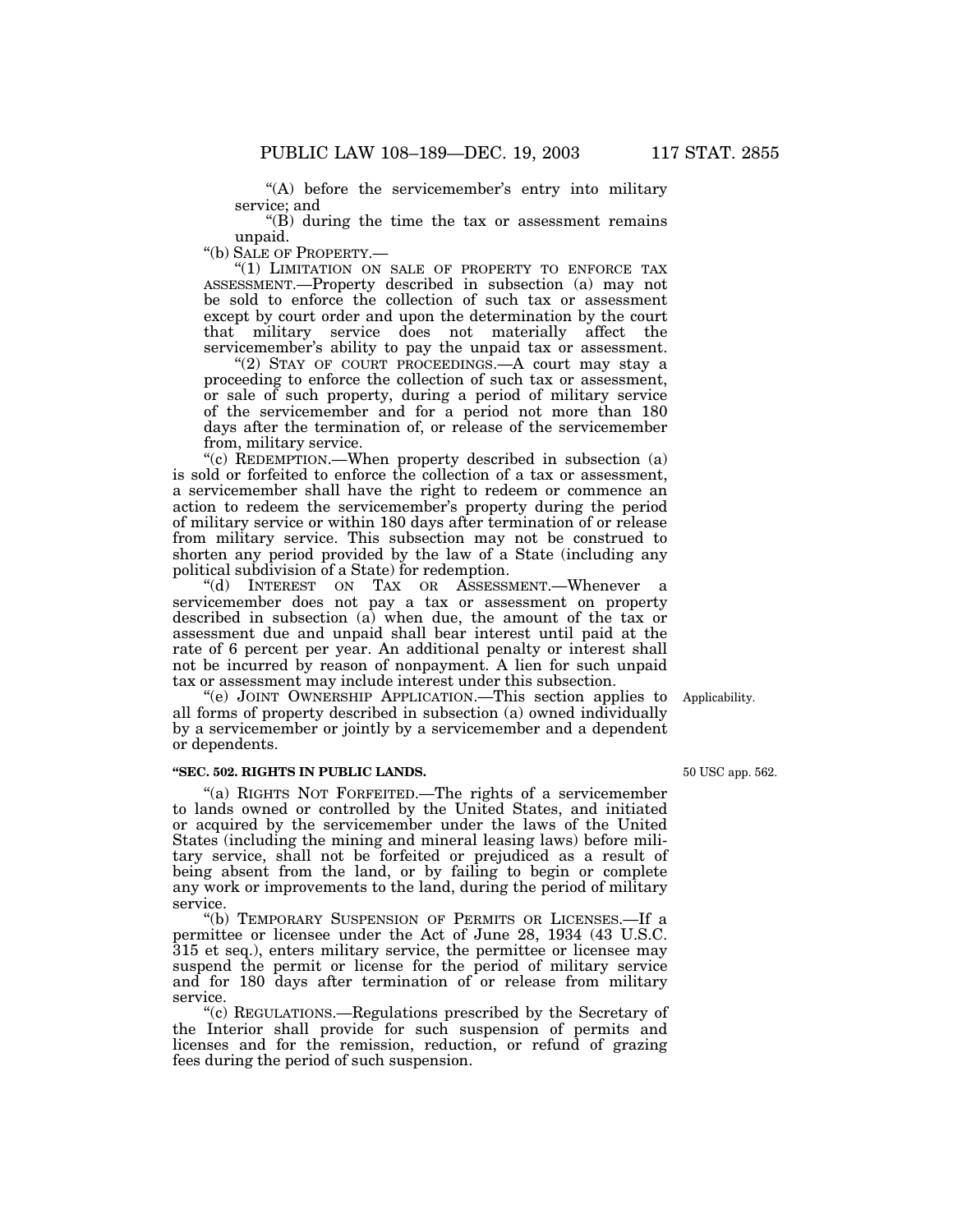50 USC app. 563.

## **''SEC. 503. DESERT-LAND ENTRIES.**

''(a) DESERT-LAND RIGHTS NOT FORFEITED.—A desert-land entry made or held under the desert-land laws before the entrance of the entryman or the entryman's successor in interest into military service shall not be subject to contest or cancellation—

"(1) for failure to expend any required amount per acre per year in improvements upon the claim;

" $(2)$  for failure to effect the reclamation of the claim during the period the entryman or the entryman's successor in interest is in the military service, or for 180 days after termination of or release from military service; or

''(3) during any period of hospitalization or rehabilitation due to an injury or disability incurred in the line of duty. The time within which the entryman or claimant is required to make such expenditures and effect reclamation of the land shall be exclusive of the time periods described in paragraphs (2) and (3).

''(b) SERVICE-RELATED DISABILITY.—If an entryman or claimant is honorably discharged and is unable to accomplish reclamation of, and payment for, desert land due to a disability incurred in the line of duty, the entryman or claimant may make proof without further reclamation or payments, under regulations prescribed by the Secretary of the Interior, and receive a patent for the land entered or claimed.

''(c) FILING REQUIREMENT.—In order to obtain the protection of this section, the entryman or claimant shall, within 180 days after entry into military service, cause to be filed in the land office of the district where the claim is situated a notice communicating the fact of military service and the desire to hold the claim under this section.

50 USC app. 564.

## **''SEC. 504. MINING CLAIMS.**

''(a) REQUIREMENTS SUSPENDED.—The provisions of section 2324 of the Revised Statutes of the United States (30 U.S.C. 28) specified in subsection (b) shall not apply to a servicemember's claims or interests in claims, regularly located and recorded, during a period of military service and 180 days thereafter, or during any period of hospitalization or rehabilitation due to injuries or disabilities incurred in the line of duty.

''(b) REQUIREMENTS.—The provisions in section 2324 of the Revised Statutes that shall not apply under subsection (a) are those which require that on each mining claim located after May 10, 1872, and until a patent has been issued for such claim, not less than \$100 worth of labor shall be performed or improvements made during each year.

''(c) PERIOD OF PROTECTION FROM FORFEITURE.—A mining claim or an interest in a claim owned by a servicemember that has been regularly located and recorded shall not be subject to forfeiture for nonperformance of annual assessments during the period of military service and for 180 days thereafter, or for any period of hospitalization or rehabilitation described in subsection (a).

''(d) FILING REQUIREMENT.—In order to obtain the protections of this section, the claimant of a mining location shall, before the end of the assessment year in which military service is begun or within 60 days after the end of such assessment year, cause to be filed in the office where the location notice or certificate

Deadline.

Deadline.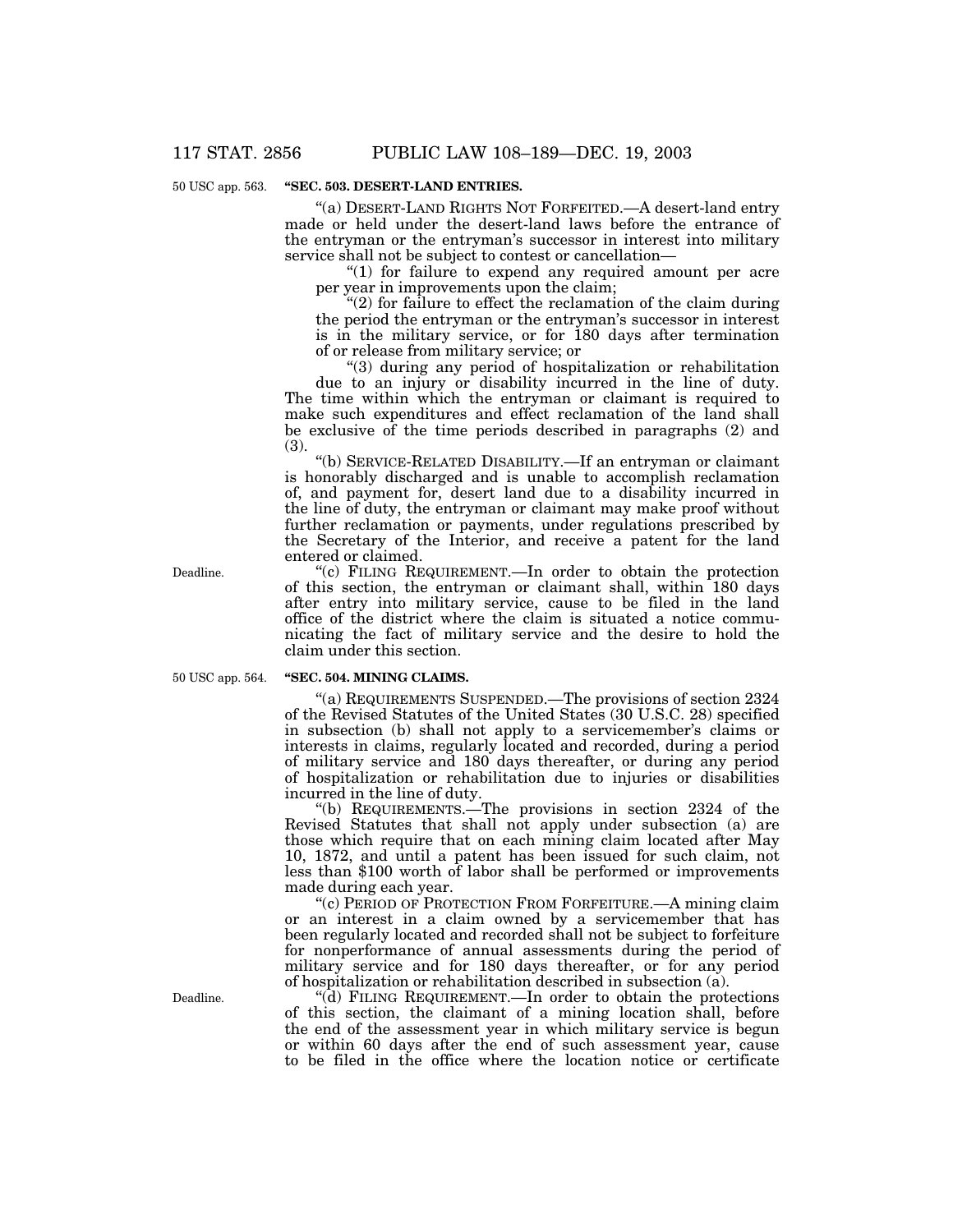is recorded a notice communicating the fact of military service and the desire to hold the mining claim under this section.

## **''SEC. 505. MINERAL PERMITS AND LEASES.**

''(a) SUSPENSION DURING MILITARY SERVICE.—A person holding a permit or lease on the public domain under the Federal mineral leasing laws who enters military service may suspend all operations under the permit or lease for the duration of military service and for 180 days thereafter. The term of the permit or lease shall not run during the period of suspension, nor shall any rental or royalties be charged against the permit or lease during the period of suspension.

''(b) NOTIFICATION.—In order to obtain the protection of this Deadline. section, the permittee or lessee shall, within 180 days after entry into military service, notify the Secretary of the Interior by registered mail of the fact that military service has begun and of the desire to hold the claim under this section.

''(c) CONTRACT MODIFICATION.—This section shall not be construed to supersede the terms of any contract for operation of a permit or lease.

### **''SEC. 506. PERFECTION OR DEFENSE OF RIGHTS.**

"(a) RIGHT TO TAKE ACTION NOT AFFECTED.—This title shall not affect the right of a servicemember to take action during a period of military service that is authorized by law or regulations of the Department of the Interior, for the perfection, defense, or further assertion of rights initiated or acquired before entering military service.

''(b) AFFIDAVITS AND PROOFS.—

''(1) IN GENERAL.—A servicemember during a period of military service may make any affidavit or submit any proof required by law, practice, or regulation of the Department of the Interior in connection with the entry, perfection, defense, or further assertion of rights initiated or acquired before entering military service before an officer authorized to provide notary services under section 1044a of title 10, United States Code, or any superior commissioned officer.

''(2) LEGAL STATUS OF AFFIDAVITS.—Such affidavits shall be binding in law and subject to the same penalties as prescribed by section 1001 of title 18, United State Code.

### **''SEC. 507. DISTRIBUTION OF INFORMATION CONCERNING BENEFITS** 50 USC app. 567. **OF TITLE.**

"(a) DISTRIBUTION OF INFORMATION BY SECRETARY CON-CERNED.—The Secretary concerned shall issue to servicemembers information explaining the provisions of this title.

''(b) APPLICATION FORMS.—The Secretary concerned shall provide application forms to servicemembers requesting relief under this title.

"(c) INFORMATION FROM SECRETARY OF THE INTERIOR.—The Secretary of the Interior shall furnish to the Secretary concerned information explaining the provisions of this title (other than sections 501, 510, and 511) and related application forms.

## **''SEC. 508. LAND RIGHTS OF SERVICEMEMBERS.**

"(a) No AGE LIMITATIONS.—Any servicemember under the age of 21 in military service shall be entitled to the same rights under the laws relating to lands owned or controlled by the United States,

50 USC app. 568.

50 USC app. 566.

50 USC app. 565.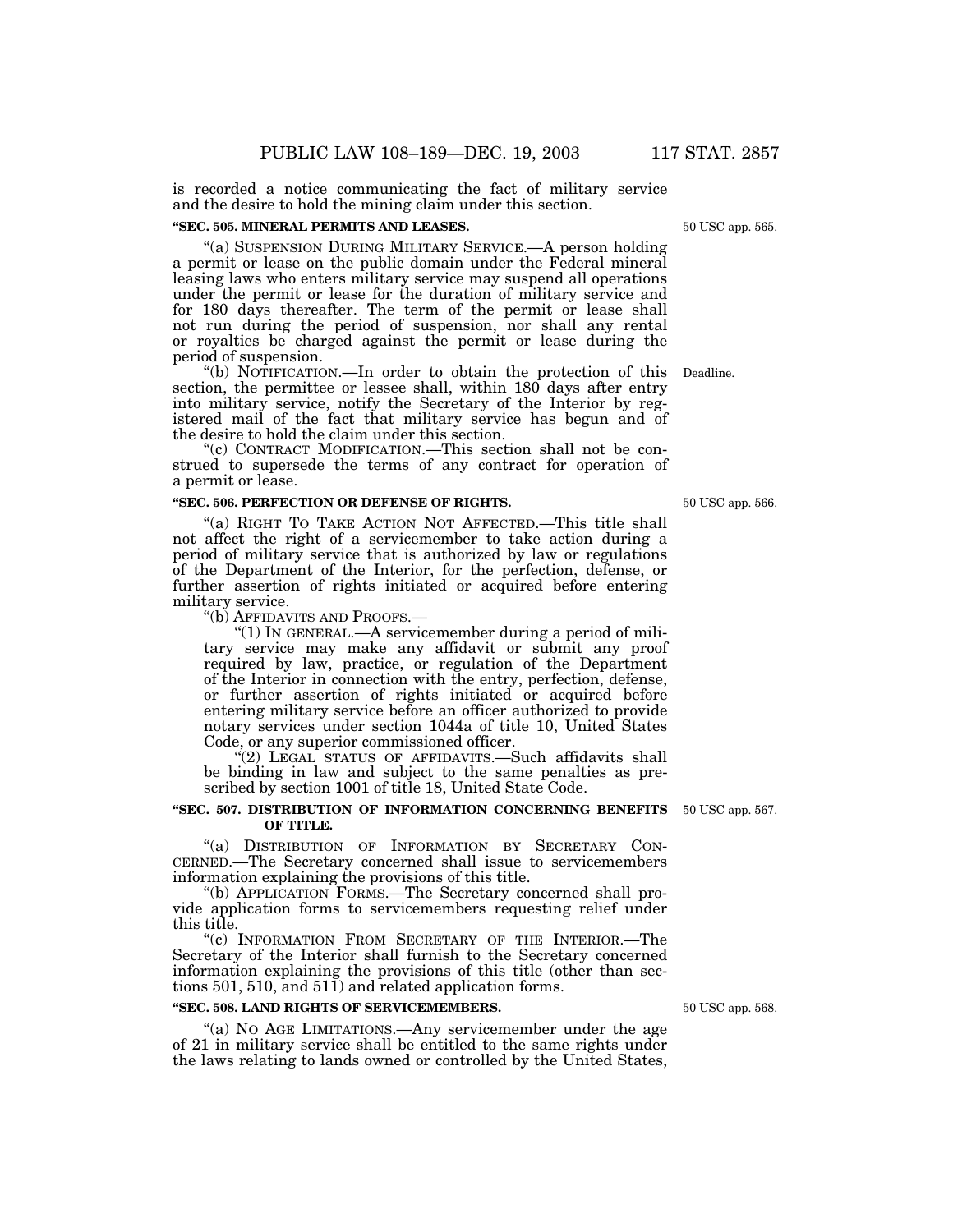including mining and mineral leasing laws, as those servicemembers who are 21 years of age.

''(b) RESIDENCY REQUIREMENT.—Any requirement related to the establishment of a residence within a limited time shall be suspended as to entry by a servicemember in military service until 180 days after termination of or release from military service.

"(c) ENTRY APPLICATIONS.—Applications for entry may be verified before a person authorized to administer oaths under section 1044a of title 10, United States Code, or under the laws of the State where the land is situated.

50 USC app. 569.

## **''SEC. 509. REGULATIONS.**

''The Secretary of the Interior may issue regulations necessary to carry out this title (other than sections 501, 510, and 511).

### **''SEC. 510. INCOME TAXES.**

''(a) DEFERRAL OF TAX.—Upon notice to the Internal Revenue Service or the tax authority of a State or a political subdivision of a State, the collection of income tax on the income of a servicemember falling due before or during military service shall be deferred for a period not more than 180 days after termination of or release from military service, if a servicemember's ability to pay such income tax is materially affected by military service.

''(b) ACCRUAL OF INTEREST OR PENALTY.—No interest or penalty shall accrue for the period of deferment by reason of nonpayment on any amount of tax deferred under this section.

''(c) STATUTE OF LIMITATIONS.—The running of a statute of limitations against the collection of tax deferred under this section, by seizure or otherwise, shall be suspended for the period of military service of the servicemember and for an additional period of 270 days thereafter.

''(d) APPLICATION LIMITATION.—This section shall not apply to the tax imposed on employees by section 3101 of the Internal Revenue Code of 1986.

50 USC app. 571.

Applicability.

## **''SEC. 511. RESIDENCE FOR TAX PURPOSES.**

''(a) RESIDENCE OR DOMICILE.—A servicemember shall neither lose nor acquire a residence or domicile for purposes of taxation with respect to the person, personal property, or income of the servicemember by reason of being absent or present in any tax jurisdiction of the United States solely in compliance with military orders.

''(b) MILITARY SERVICE COMPENSATION.—Compensation of a servicemember for military service shall not be deemed to be income for services performed or from sources within a tax jurisdiction of the United States if the servicemember is not a resident or domiciliary of the jurisdiction in which the servicemember is serving in compliance with military orders.

''(c) PERSONAL PROPERTY.—

"(1) RELIEF FROM PERSONAL PROPERTY TAXES.—The personal property of a servicemember shall not be deemed to be located or present in, or to have a situs for taxation in, the tax jurisdiction in which the servicemember is serving in compliance with military orders.

" $(2)$  EXCEPTION FOR PROPERTY WITHIN MEMBER'S DOMICILE OR RESIDENCE.—This subsection applies to personal property or its use within any tax jurisdiction other than the servicemember's domicile or residence.

50 USC app. 570.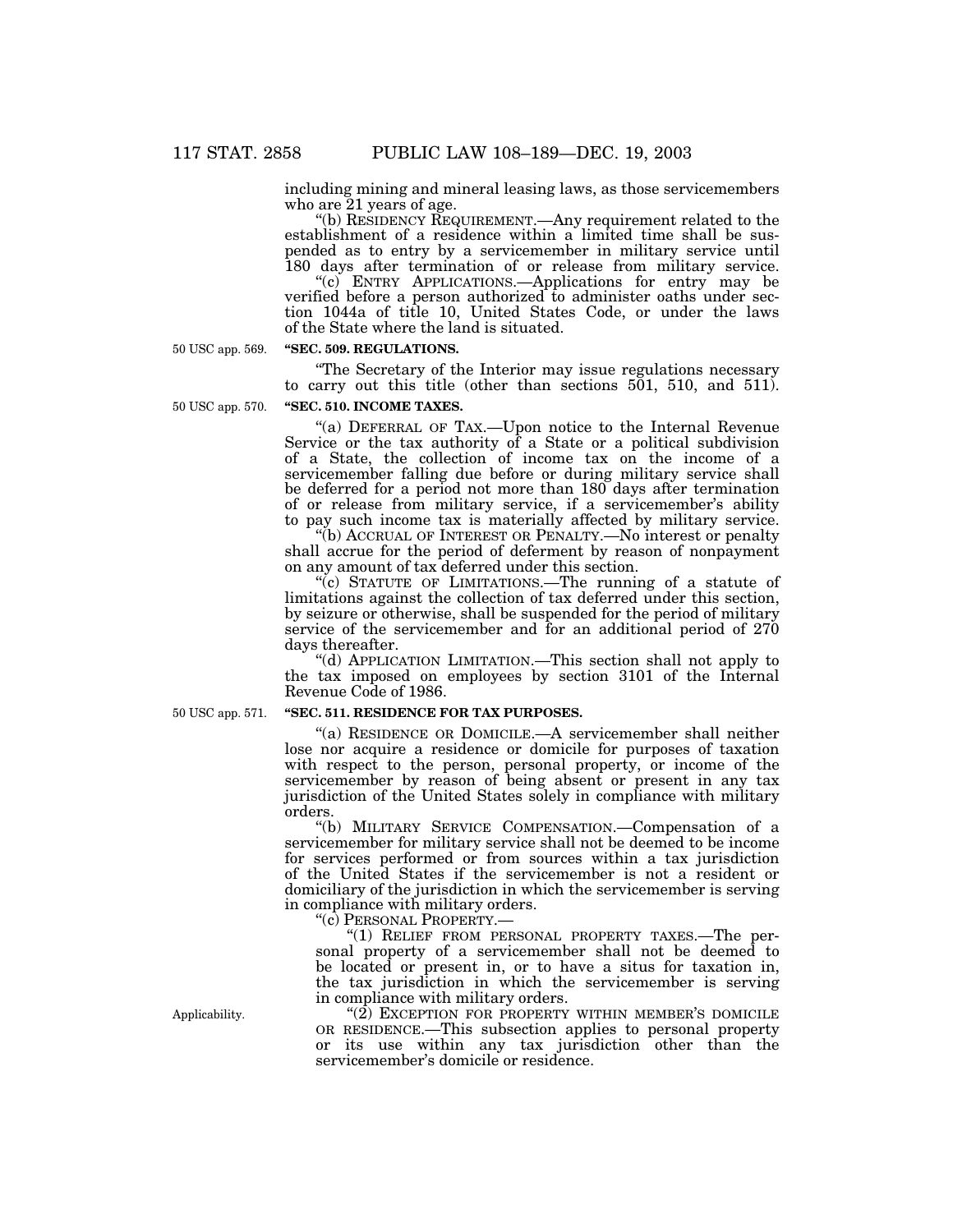''(3) EXCEPTION FOR PROPERTY USED IN TRADE OR BUSI- NESS.—This section does not prevent taxation by a tax jurisdiction with respect to personal property used in or arising from a trade or business, if it has jurisdiction.

"(4) RELATIONSHIP TO LAW OF STATE OF DOMICILE.—Eligibility for relief from personal property taxes under this subsection is not contingent on whether or not such taxes are paid to the State of domicile.

"(d) INCREASE OF TAX LIABILITY.—A tax jurisdiction may not use the military compensation of a nonresident servicemember to increase the tax liability imposed on other income earned by the nonresident servicemember or spouse subject to tax by the jurisdiction.

''(e) FEDERAL INDIAN RESERVATIONS.—An Indian servicemember whose legal residence or domicile is a Federal Indian reservation shall be taxed by the laws applicable to Federal Indian reservations and not the State where the reservation is located.

''(f) DEFINITIONS.—For purposes of this section:

''(1) PERSONAL PROPERTY.—The term 'personal property' means intangible and tangible property (including motor vehicles).

"(2) TAXATION.—The term 'taxation' includes licenses, fees, or excises imposed with respect to motor vehicles and their use, if the license, fee, or excise is paid by the servicemember in the servicemember's State of domicile or residence.

''(3) TAX JURISDICTION.—The term 'tax jurisdiction' means a State or a political subdivision of a State.

# **''TITLE VI—ADMINISTRATIVE REMEDIES**

### **''SEC. 601. INAPPROPRIATE USE OF ACT.**

''If a court determines, in any proceeding to enforce a civil right, that any interest, property, or contract has been transferred or acquired with the intent to delay the just enforcement of such right by taking advantage of this Act, the court shall enter such judgment or make such order as might lawfully be entered or made concerning such transfer or acquisition.

### **"SEC. 602. CERTIFICATES OF SERVICE; PERSONS REPORTED MISSING.** 50 USC app. 582.

"(a) PRIMA FACIE EVIDENCE.—In any proceeding under this Act, a certificate signed by the Secretary concerned is prima facie evidence as to any of the following facts stated in the certificate:

"(1) That a person named is, is not, has been, or has not been in military service.

"(2) The time and the place the person entered military service.

''(3) The person's residence at the time the person entered military service.

"(4) The rank, branch, and unit of military service of the person upon entry.

''(5) The inclusive dates of the person's military service.

''(6) The monthly pay received by the person at the date of the certificate's issuance.

" $(7)$  The time and place of the person's termination of or release from military service, or the person's death during military service.

50 USC app. 581.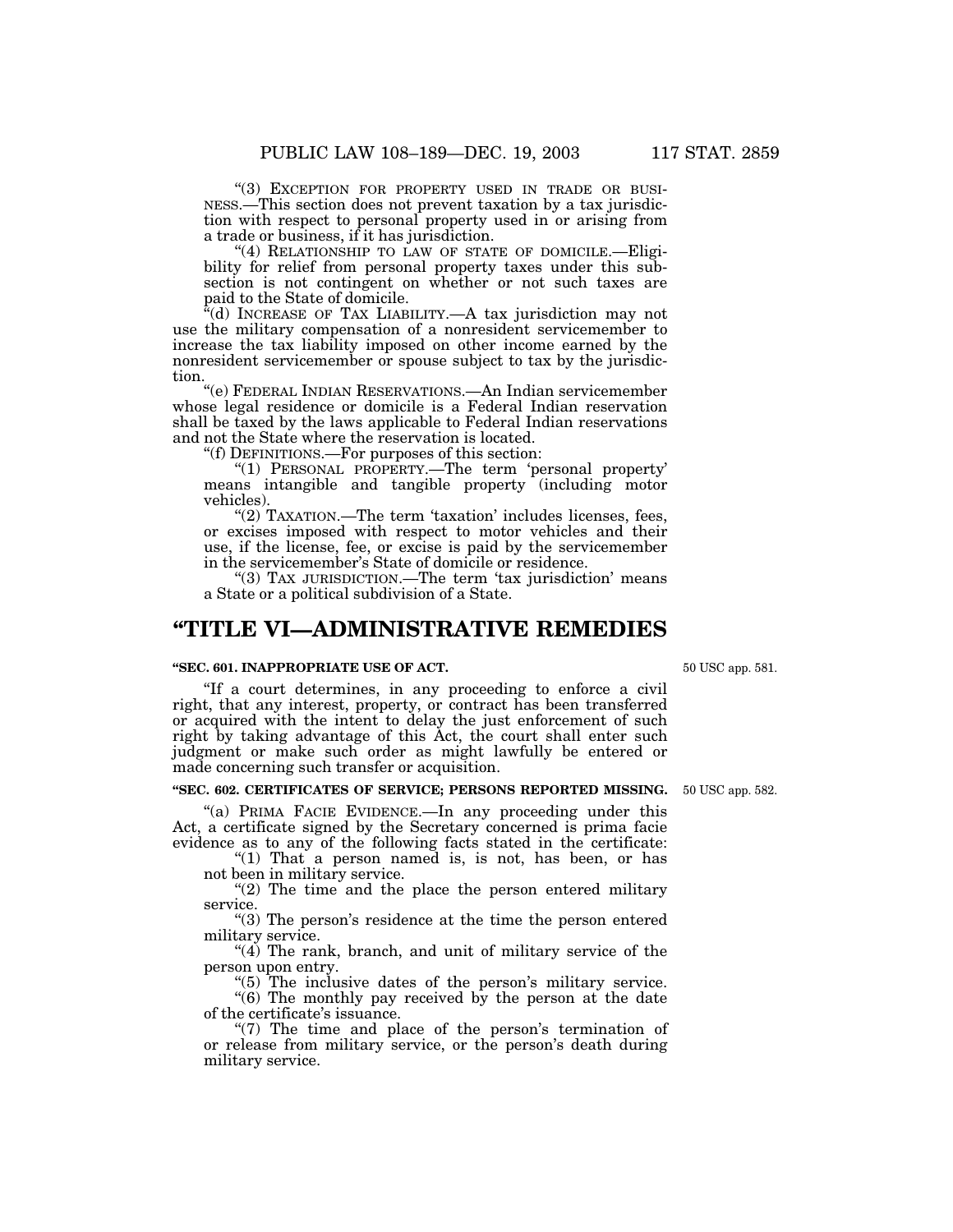''(b) CERTIFICATES.—The Secretary concerned shall furnish a certificate under subsection (a) upon receipt of an application for such a certificate. A certificate appearing to be signed by the Secretary concerned is prima facie evidence of its contents and of the signer's authority to issue it.<br>
"(c) TREATMENT OF SERVICEMEMBERS IN MISSING STATUS.—

A servicemember who has been reported missing is presumed to continue in service until accounted for. A requirement under this Act that begins or ends with the death of a servicemember does not begin or end until the servicemember's death is reported to, or determined by, the Secretary concerned or by a court of competent jurisdiction.

50 USC app. 583.

## **''SEC. 603. INTERLOCUTORY ORDERS.**

''An interlocutory order issued by a court under this Act may be revoked, modified, or extended by that court upon its own motion or otherwise, upon notification to affected parties as required by the court.

# **''TITLE VII—FURTHER RELIEF**

50 USC app. 591.

## **''SEC. 701. ANTICIPATORY RELIEF.**

"(a) APPLICATION FOR RELIEF.—A servicemember may, during military service or within 180 days of termination of or release from military service, apply to a court for relief—

''(1) from any obligation or liability incurred by the servicemember before the servicemember's military service; or

"(2) from a tax or assessment falling due before or during the servicemember's military service.

''(b) TAX LIABILITY OR ASSESSMENT.—In a case covered by subsection (a), the court may, if the ability of the servicemember to comply with the terms of such obligation or liability or pay such tax or assessment has been materially affected by reason of military service, after appropriate notice and hearing, grant the following relief:

"(1) STAY OF ENFORCEMENT OF REAL ESTATE CONTRACTS.-

''(A) In the case of an obligation payable in installments under a contract for the purchase of real estate, or secured by a mortgage or other instrument in the nature of a mortgage upon real estate, the court may grant a stay of the enforcement of the obligation—

"(i) during the servicemember's period of military" service; and

"(ii) from the date of termination of or release from military service, or from the date of application if made after termination of or release from military service.

''(B) Any stay under this paragraph shall be—

''(i) for a period equal to the remaining life of the installment contract or other instrument, plus a period of time equal to the period of military service of the servicemember, or any part of such combined period; and

"(ii) subject to payment of the balance of the principal and accumulated interest due and unpaid at the date of termination or release from the applicant's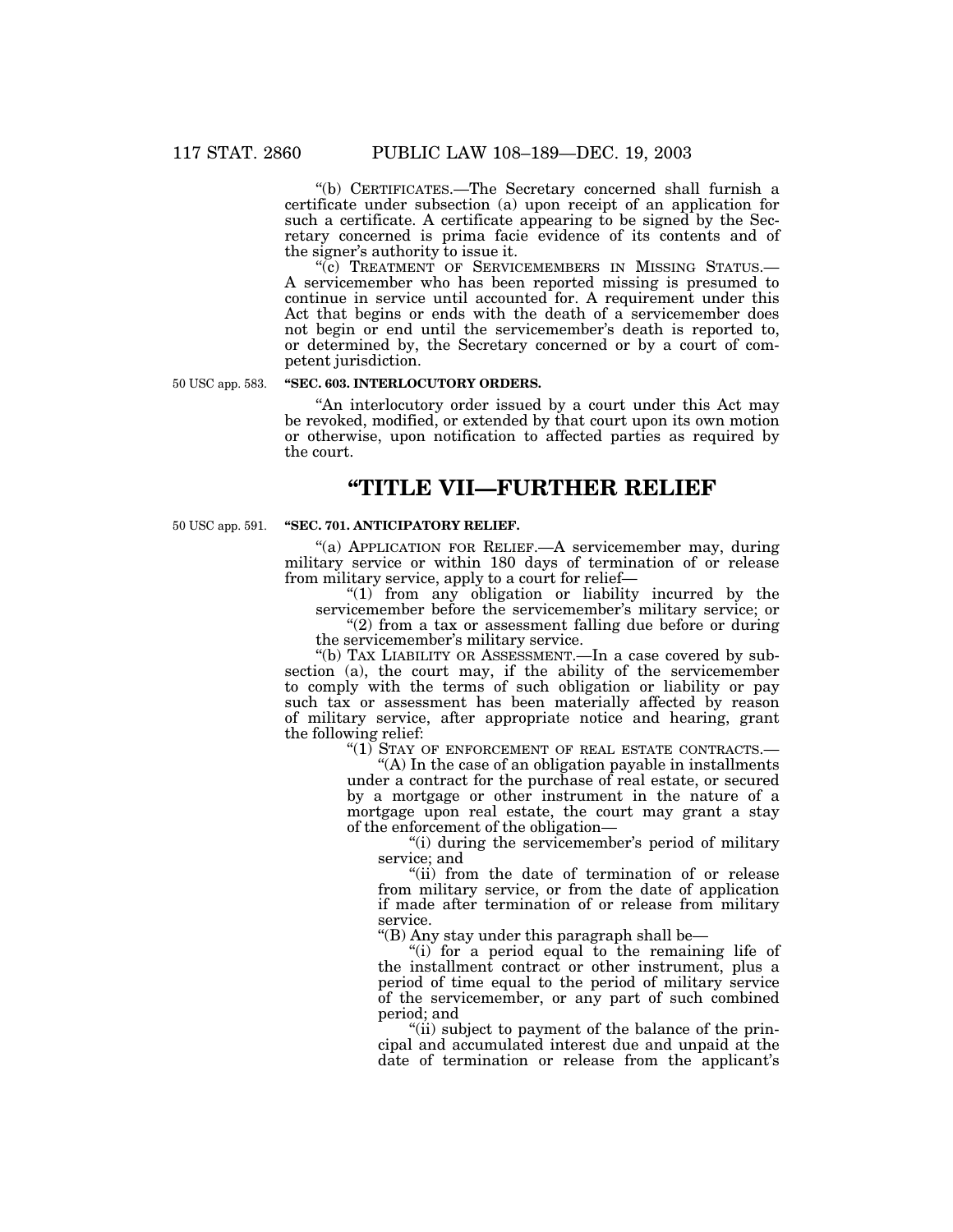military service or from the date of application in equal installments during the combined period at the rate of interest on the unpaid balance prescribed in the contract or other instrument evidencing the obligation, and subject to other terms as may be equitable.

''(2) STAY OF ENFORCEMENT OF OTHER CONTRACTS.—

''(A) In the case of any other obligation, liability, tax, or assessment, the court may grant a stay of enforcement—

"(i) during the servicemember's military service; and

''(ii) from the date of termination of or release from military service, or from the date of application if made after termination or release from military service.

''(B) Any stay under this paragraph shall be—

''(i) for a period of time equal to the period of the servicemember's military service or any part of such period; and

''(ii) subject to payment of the balance of principal and accumulated interest due and unpaid at the date of termination or release from military service, or the date of application, in equal periodic installments during this extended period at the rate of interest as may be prescribed for this obligation, liability, tax, or assessment, if paid when due, and subject to other terms as may be equitable.

"(c) AFFECT OF STAY ON FINE OR PENALTY.—When a court grants a stay under this section, a fine or penalty shall not accrue on the obligation, liability, tax, or assessment for the period of compliance with the terms and conditions of the stay.

### **''SEC. 702. POWER OF ATTORNEY.**

50 USC app. 592.

''(a) AUTOMATIC EXTENSION.—A power of attorney of a servicemember shall be automatically extended for the period the servicemember is in a missing status (as defined in section 551(2) of title 37, United States Code) if the power of attorney—

 $''(1)$  was duly executed by the servicemember—

''(A) while in military service; or

''(B) before entry into military service but after the servicemember—

''(i) received a call or order to report for military service; or

"(ii) was notified by an official of the Department of Defense that the person could receive a call or order to report for military service;

"(2) designates the servicemember's spouse, parent, or other named relative as the servicemember's attorney in fact for certain, specified, or all purposes; and

''(3) expires by its terms after the servicemember entered a missing status.

''(b) LIMITATION ON POWER OF ATTORNEY EXTENSION.—A power of attorney executed by a servicemember may not be extended under subsection (a) if the document by its terms clearly indicates that the power granted expires on the date specified even though the servicemember, after the date of execution of the document, enters a missing status.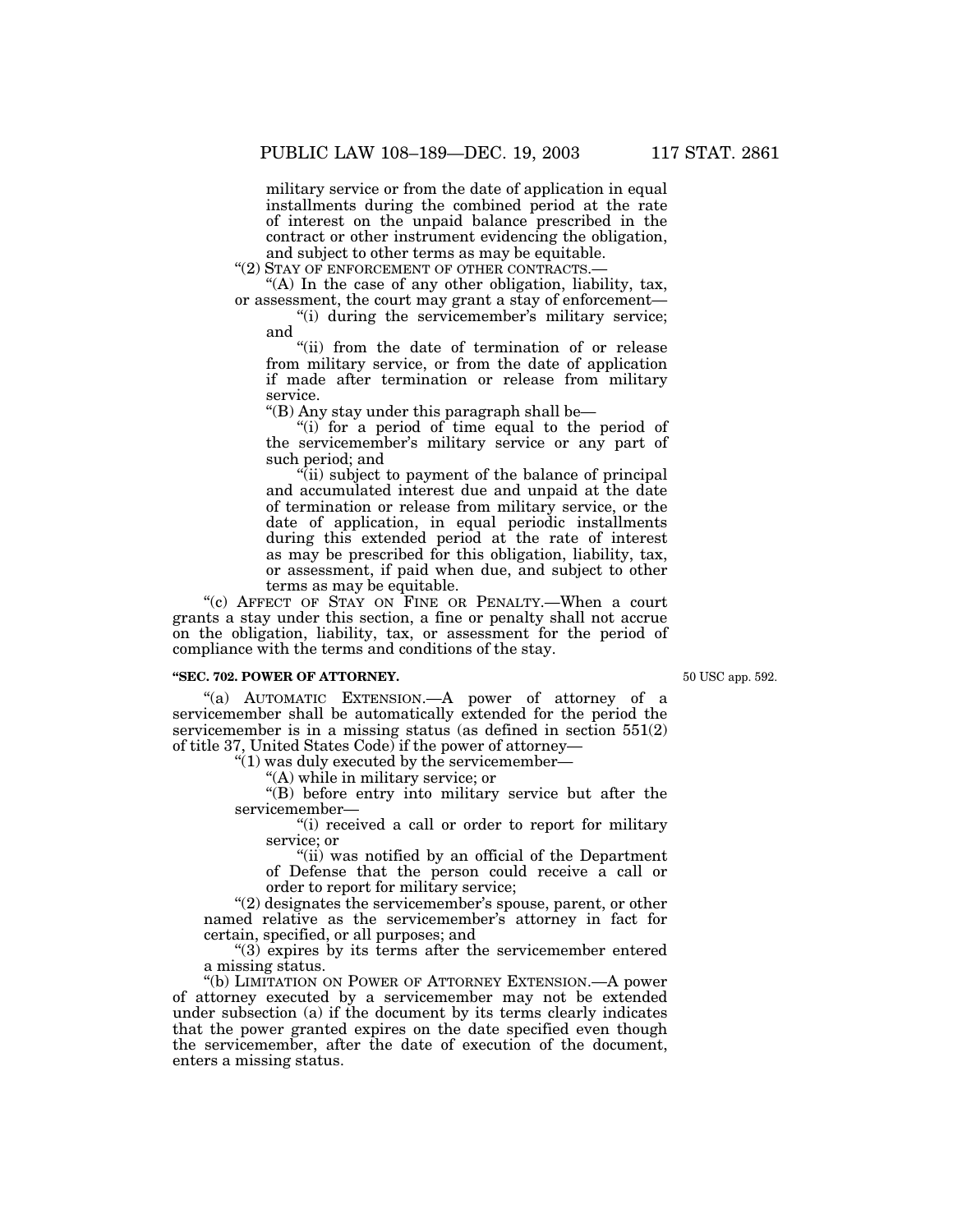50 USC app. 593.

### **''SEC. 703. PROFESSIONAL LIABILITY PROTECTION.**

''(a) APPLICABILITY.—This section applies to a servicemember who—

" $(1)$  after July 31, 1990, is ordered to active duty (other than for training) pursuant to sections 688, 12301(a), 12301(g), 12302, 12304, 12306, or 12307 of title 10, United States Code, or who is ordered to active duty under section 12301(d) of such title during a period when members are on active duty pursuant to any of the preceding sections; and

" $(2)$  immediately before receiving the order to active duty-''(A) was engaged in the furnishing of health-care or legal services or other services determined by the Secretary of Defense to be professional services; and

''(B) had in effect a professional liability insurance policy that does not continue to cover claims filed with respect to the servicemember during the period of the servicemember's active duty unless the premiums are paid for such coverage for such period.

''(b) SUSPENSION OF COVERAGE.—

''(1) SUSPENSION.—Coverage of a servicemember referred to in subsection (a) by a professional liability insurance policy shall be suspended by the insurance carrier in accordance with this subsection upon receipt of a written request from the servicemember by the insurance carrier.

''(2) PREMIUMS FOR SUSPENDED CONTRACTS.—A professional liability insurance carrier—

''(A) may not require that premiums be paid by or on behalf of a servicemember for any professional liability insurance coverage suspended pursuant to paragraph (1); and

''(B) shall refund any amount paid for coverage for the period of such suspension or, upon the election of such servicemember, apply such amount for the payment of any premium becoming due upon the reinstatement of such coverage.

''(3) NONLIABILITY OF CARRIER DURING SUSPENSION.—A professional liability insurance carrier shall not be liable with respect to any claim that is based on professional conduct (including any failure to take any action in a professional capacity) of a servicemember that occurs during a period of suspension of that servicemember's professional liability insurance under this subsection.

"(4) CERTAIN CLAIMS CONSIDERED TO ARISE BEFORE SUSPEN-SION.—For the purposes of paragraph (3), a claim based upon the failure of a professional to make adequate provision for a patient, client, or other person to receive professional services or other assistance during the period of the professional's active duty service shall be considered to be based on an action or failure to take action before the beginning of the period of the suspension of professional liability insurance under this subsection, except in a case in which professional services were provided after the date of the beginning of such period.

''(c) REINSTATEMENT OF COVERAGE.—

''(1) REINSTATEMENT REQUIRED.—Professional liability insurance coverage suspended in the case of any servicemember pursuant to subsection (b) shall be reinstated by the insurance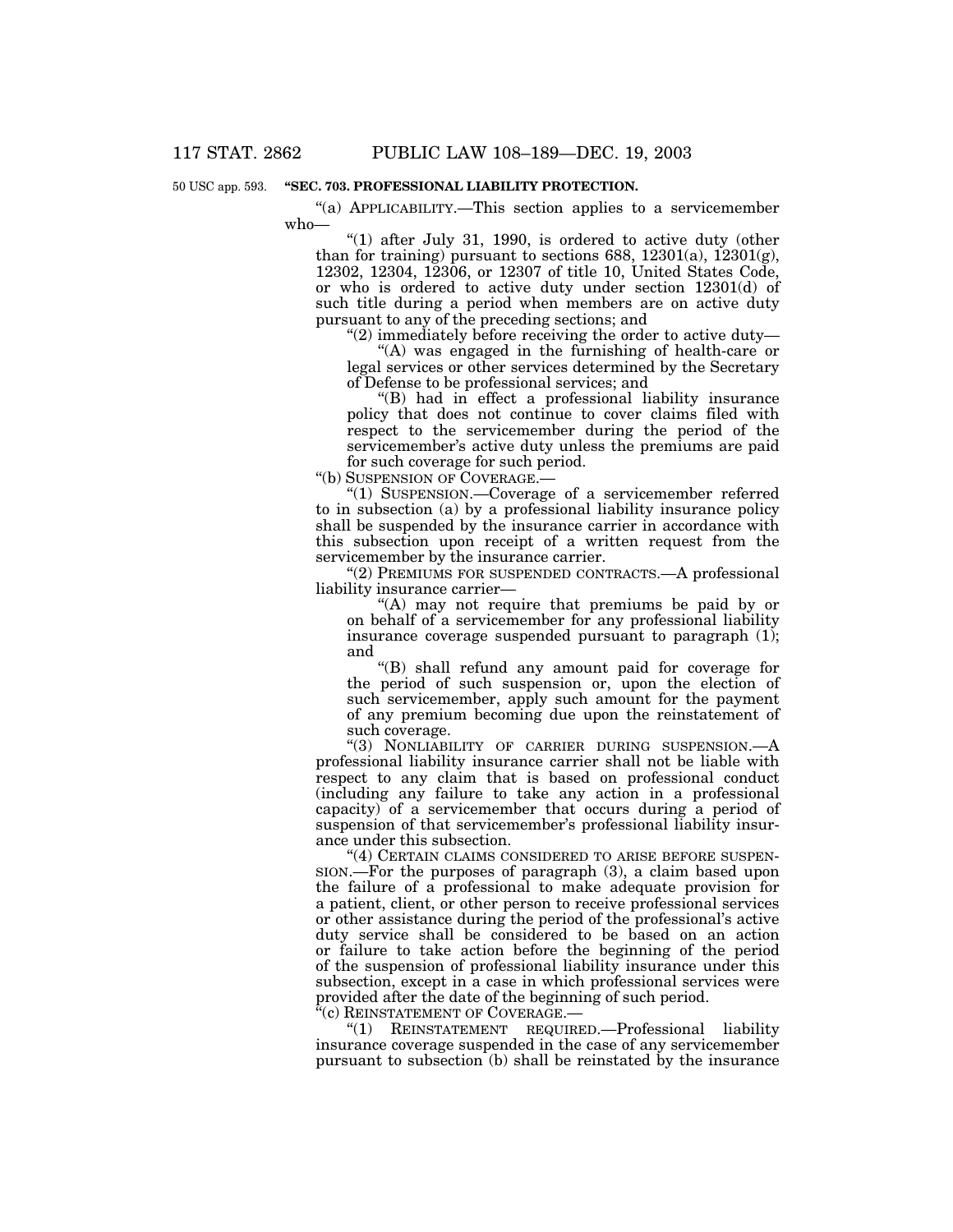carrier on the date on which that servicemember transmits to the insurance carrier a written request for reinstatement.

"(2) TIME AND PREMIUM FOR REINSTATEMENT.—The request of a servicemember for reinstatement shall be effective only if the servicemember transmits the request to the insurance carrier within 30 days after the date on which the servicemember is released from active duty. The insurance carrier shall notify the servicemember of the due date for payment of the premium of such insurance. Such premium shall be paid by the servicemember within 30 days after receipt of that notice. Deadline.

''(3) PERIOD OF REINSTATED COVERAGE.—The period for which professional liability insurance coverage shall be reinstated for a servicemember under this subsection may not be less than the balance of the period for which coverage would have continued under the insurance policy if the coverage had not been suspended.

''(d) INCREASE IN PREMIUM.—

''(1) LIMITATION ON PREMIUM INCREASES.—An insurance carrier may not increase the amount of the premium charged for professional liability insurance coverage of any servicemember for the minimum period of the reinstatement of such coverage required under subsection  $(c)(3)$  to an amount greater than the amount chargeable for such coverage for such period before the suspension.

''(2) EXCEPTION.—Paragraph (1) does not prevent an increase in premium to the extent of any general increase in the premiums charged by that carrier for the same professional liability coverage for persons similarly covered by such insurance during the period of the suspension.

''(e) CONTINUATION OF COVERAGE OF UNAFFECTED PERSONS.— This section does not—

''(1) require a suspension of professional liability insurance protection for any person who is not a person referred to in subsection (a) and who is covered by the same professional liability insurance as a person referred to in such subsection; or

" $(2)$  relieve any person of the obligation to pay premiums for the coverage not required to be suspended.

''(f) STAY OF CIVIL OR ADMINISTRATIVE ACTIONS.—

"(1) STAY OF ACTIONS.—A civil or administrative action for damages on the basis of the alleged professional negligence or other professional liability of a servicemember whose professional liability insurance coverage has been suspended under subsection (b) shall be stayed until the end of the period of the suspension if—

"(A) the action was commenced during the period of the suspension;

 $'(B)$  the action is based on an act or omission that occurred before the date on which the suspension became effective; and

 $(C)$  the suspended professional liability insurance would, except for the suspension, on its face cover the alleged professional negligence or other professional liability negligence or other professional liability of the servicemember.

Notification.

Deadline.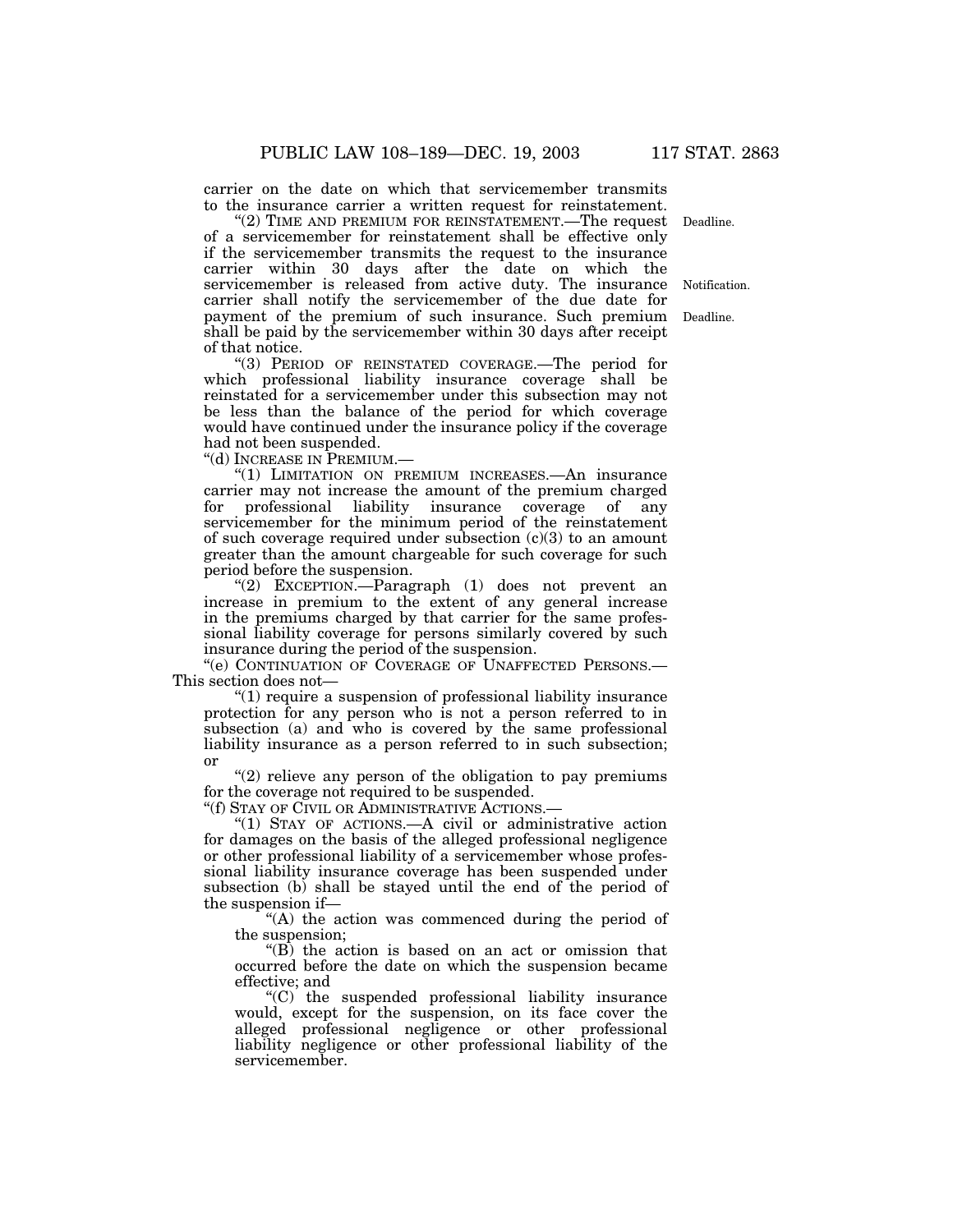"(2) DATE OF COMMENCEMENT OF ACTION.—Whenever a civil or administrative action for damages is stayed under paragraph (1) in the case of any servicemember, the action shall have been deemed to have been filed on the date on which the professional liability insurance coverage of the servicemember is reinstated under subsection (c).

"(g) EFFECT OF SUSPENSION UPON LIMITATIONS PERIOD.—In the case of a civil or administrative action for which a stay could have been granted under subsection (f) by reason of the suspension of professional liability insurance coverage of the defendant under this section, the period of the suspension of the coverage shall be excluded from the computation of any statutory period of limitation on the commencement of such action.

''(h) DEATH DURING PERIOD OF SUSPENSION.—If a servicemember whose professional liability insurance coverage is suspended under subsection (b) dies during the period of the suspension—

" $(1)$  the requirement for the grant or continuance of a stay in any civil or administrative action against such servicemember under subsection (f)(1) shall terminate on the date of the death of such servicemember; and

"(2) the carrier of the professional liability insurance so suspended shall be liable for any claim for damages for professional negligence or other professional liability of the deceased servicemember in the same manner and to the same extent as such carrier would be liable if the servicemember had died while covered by such insurance but before the claim was filed.

''(i) DEFINITIONS.—For purposes of this section:

"(1) ACTIVE DUTY.—The term 'active duty' has the meaning given that term in section 101(d)(1) of title 10, United States Code.

"(2) PROFESSION.—The term 'profession' includes occupation.<br> $``(3)$ 

PROFESSIONAL.—The term 'professional' includes occupational.

50 USC app. 594.

## **''SEC. 704. HEALTH INSURANCE REINSTATEMENT.**

''(a) REINSTATEMENT OF HEALTH INSURANCE.—A servicemember who, by reason of military service as defined in section  $703(a)(1)$ , is entitled to the rights and protections of this Act shall also be entitled upon termination or release from such service to reinstatement of any health insurance that—

" $(1)$  was in effect on the day before such service commenced; and

 $''(2)$  was terminated effective on a date during the period of such service.

''(b) NO EXCLUSION OR WAITING PERIOD.—The reinstatement of health care insurance coverage for the health or physical condition of a servicemember described in subsection (a), or any other person who is covered by the insurance by reason of the coverage of the servicemember, shall not be subject to an exclusion or a waiting period, if—

" $(1)$  the condition arose before or during the period of such service;

"(2) an exclusion or a waiting period would not have been imposed for the condition during the period of coverage; and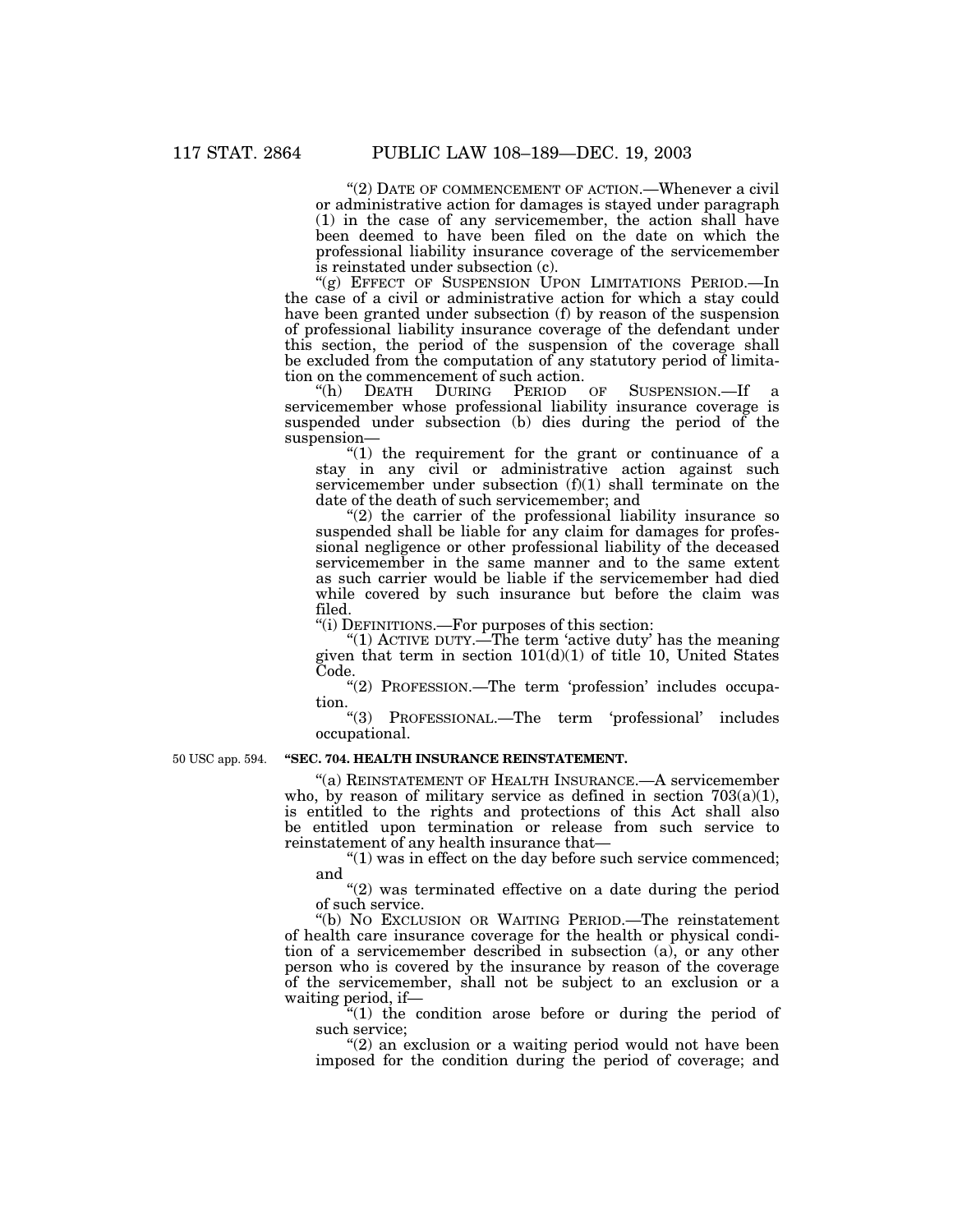''(3) if the condition relates to the servicemember, the condition has not been determined by the Secretary of Veterans Affairs to be a disability incurred or aggravated in the line of duty (within the meaning of section 105 of title 38, United States Code).

''(c) EXCEPTIONS.—Subsection (a) does not apply to a servicemember entitled to participate in employer-offered insurance benefits pursuant to the provisions of chapter 43 of title 38, United States Code.

''(d) TIME FOR APPLYING FOR REINSTATEMENT.—An application Deadline. under this section must be filed not later than 120 days after the date of the termination of or release from military service.

**''SEC. 705. GUARANTEE OF RESIDENCY FOR MILITARY PERSONNEL.** 50 USC app. 595.

"For the purposes of voting for any Federal office (as defined in section 301 of the Federal Election Campaign Act of 1971 (2 U.S.C. 431)) or a State or local office, a person who is absent from a State in compliance with military or naval orders shall not, solely by reason of that absence—

 $(1)$  be deemed to have lost a residence or domicile in that State, without regard to whether or not the person intends to return to that State;

 $(2)$  be deemed to have acquired a residence or domicile in any other State; or

 $\mathfrak{F}(3)$  be deemed to have become a resident in or a resident of any other State.

## **''SEC. 706. BUSINESS OR TRADE OBLIGATIONS.**

''(a) AVAILABILITY OF NON-BUSINESS ASSETS TO SATISFY OBLIGA-TIONS.—If the trade or business (without regard to the form in which such trade or business is carried out) of a servicemember has an obligation or liability for which the servicemember is personally liable, the assets of the servicemember not held in connection with the trade or business may not be available for satisfaction of the obligation or liability during the servicemember's military service.

''(b) RELIEF TO OBLIGORS.—Upon application to a court by the holder of an obligation or liability covered by this section, relief granted by this section to a servicemember may be modified as justice and equity require.''.

## **SEC. 2. CONFORMING AMENDMENTS.**

(a) MILITARY SELECTIVE SERVICE ACT.—Section 14 of the Military Selective Service Act (50 U.S.C. App. 464) is repealed.

(b) TITLE 5, UNITED STATES CODE.—

(1) Section 5520a(k)(2)(A) of title 5, United States Code, is amended by striking ''Soldiers' and Sailors' Civil Relief Act of 1940'' and inserting ''Servicemembers Civil Relief Act''; and

 $(2)$  Section 5569 $(e)$  of title 5, United States Code, is amended—

(A) in paragraph (1), by striking ''provided by the Soldiers' and Sailors' Civil Relief Act of 1940'' and all that follows through "of such Act" and inserting "provided by the Servicemembers Civil Relief Act, including the benefits provided by section 702 of such Act but excluding the benefits provided by sections 104, 105, and 106, title IV, and title V (other than sections 501 and 510) of such Act''; and

50 USC app. 596.